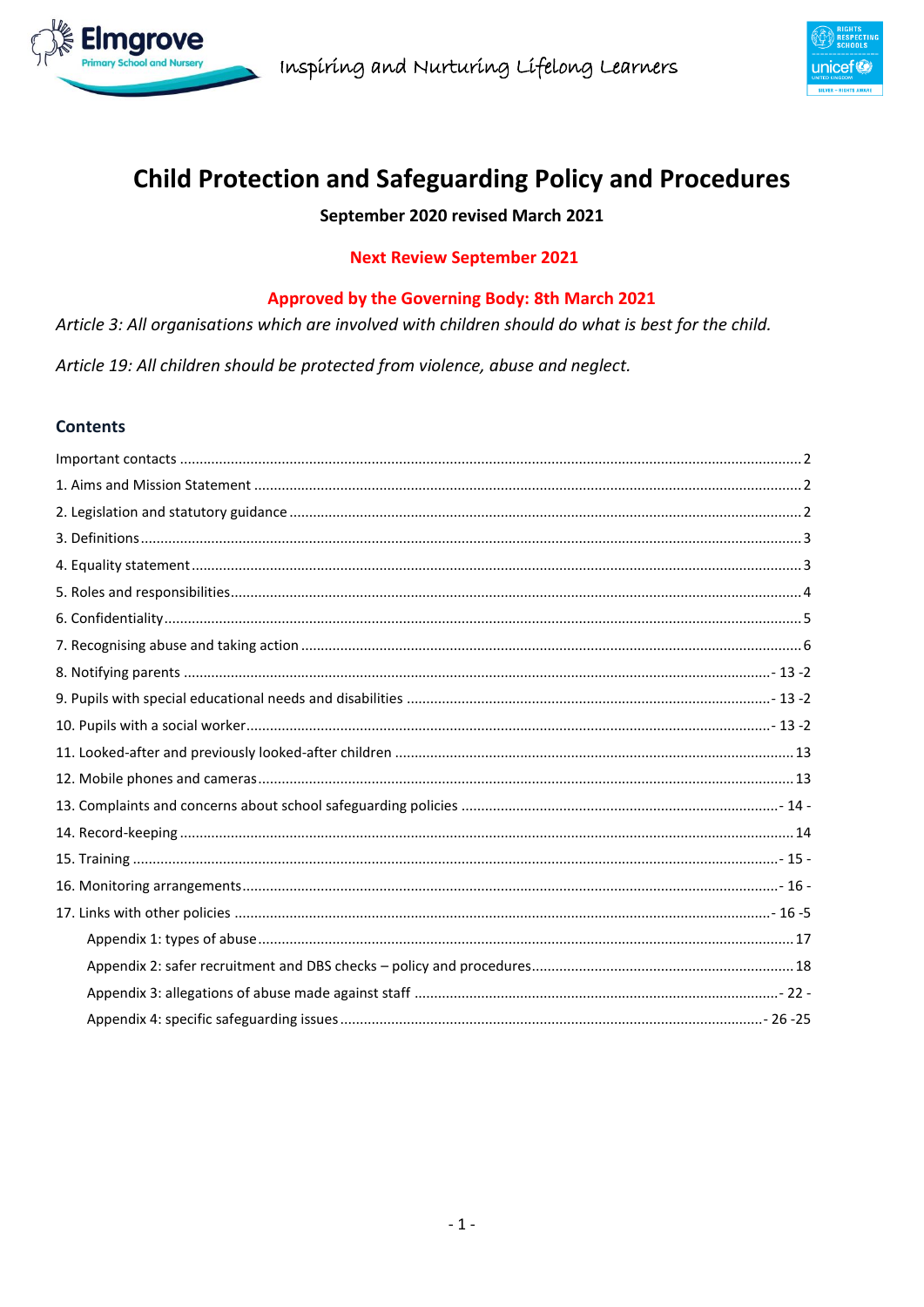

# **Important Contacts**

<span id="page-1-0"></span>

| ROLE/ORGANISATION                                                                                                                       | <b>NAME</b>                                                                                                                                                                  | <b>CONTACT DETAILS</b>                                                                                                                                                                |  |
|-----------------------------------------------------------------------------------------------------------------------------------------|------------------------------------------------------------------------------------------------------------------------------------------------------------------------------|---------------------------------------------------------------------------------------------------------------------------------------------------------------------------------------|--|
| Designated safeguarding lead<br>(DSL)                                                                                                   | Mrs Gardner                                                                                                                                                                  | 020 8909 2992<br>safeguarding@elmgrove.harrow.sch.uk                                                                                                                                  |  |
| Deputy DSLs                                                                                                                             | Mrs Sylvester (EYFS), Miss<br>Wheeler (KS1), Mrs Vessey<br>(LKS2), Mr Hewett (UKS2), Mrs El<br>Jacifi (SENCo), Miss Neary (Head<br>teacher), Miss Gayle (Learning<br>Mentor) | 020 8909 2992<br>safeguarding@elmgrove.harrow.sch.uk                                                                                                                                  |  |
| Local Authority Designated<br>Officer (LADO)                                                                                            | Janice Miller (Mon, Tues and Fri)                                                                                                                                            | 0208 736 6435<br>Janice.Miller@harrow.gov.uk                                                                                                                                          |  |
| <b>Chair of Governors</b>                                                                                                               | Dr M Gray                                                                                                                                                                    | mgray33.310@lgflmail.org                                                                                                                                                              |  |
| Channel Helpline                                                                                                                        |                                                                                                                                                                              | 020 7340 7264                                                                                                                                                                         |  |
| <b>Harrow Children's Services</b>                                                                                                       | Golden Number                                                                                                                                                                | 020 8901 2690                                                                                                                                                                         |  |
| <b>Access Team</b>                                                                                                                      | Out of hours number                                                                                                                                                          | 020 8424 0999                                                                                                                                                                         |  |
| Police                                                                                                                                  |                                                                                                                                                                              | 101 or for immediate emergency: 999                                                                                                                                                   |  |
| FGM - Mandatory reporting                                                                                                               |                                                                                                                                                                              | Police on 101                                                                                                                                                                         |  |
| Children and Young People with<br>Disabilities 0-25 years                                                                               |                                                                                                                                                                              | 020 8966 6481                                                                                                                                                                         |  |
| Local multi-agency procedures<br>(& links to Pan London<br>procedures), guidance and<br>Training: Harrow Safeguarding<br>Children Board |                                                                                                                                                                              | www.harrowlscb.co.uk                                                                                                                                                                  |  |
| <b>NSPCC</b>                                                                                                                            |                                                                                                                                                                              | 0800 800 5000                                                                                                                                                                         |  |
| Childline                                                                                                                               |                                                                                                                                                                              | 0800 1111                                                                                                                                                                             |  |
| Government's Whistleblowing<br>Service via NSPCC Report Line                                                                            |                                                                                                                                                                              | 0800 028 0285                                                                                                                                                                         |  |
| Forced Marriage Unit                                                                                                                    |                                                                                                                                                                              | Tel:<br>020 7008 0151<br>From overseas: +44 (0)20 7008 0151<br>(Mon - Fri 9am-5pm)<br>Out of hours: 020 7008 1500 (ask for the<br>Global Response Centre)<br>fmu@fco.gov.uk<br>Email: |  |
| Support and Advice about<br>Extremism DfE helpline (non-<br>emergency advice for staff and<br>governors)                                |                                                                                                                                                                              | Tel:<br>020 7340 7264<br>Email:counterextremism@education.gsi.gov.uk                                                                                                                  |  |
| Disclosure and Barring Service                                                                                                          |                                                                                                                                                                              | Tel:<br>03000 200 190<br>Email:<br>customerservices@dbs.gov.uk                                                                                                                        |  |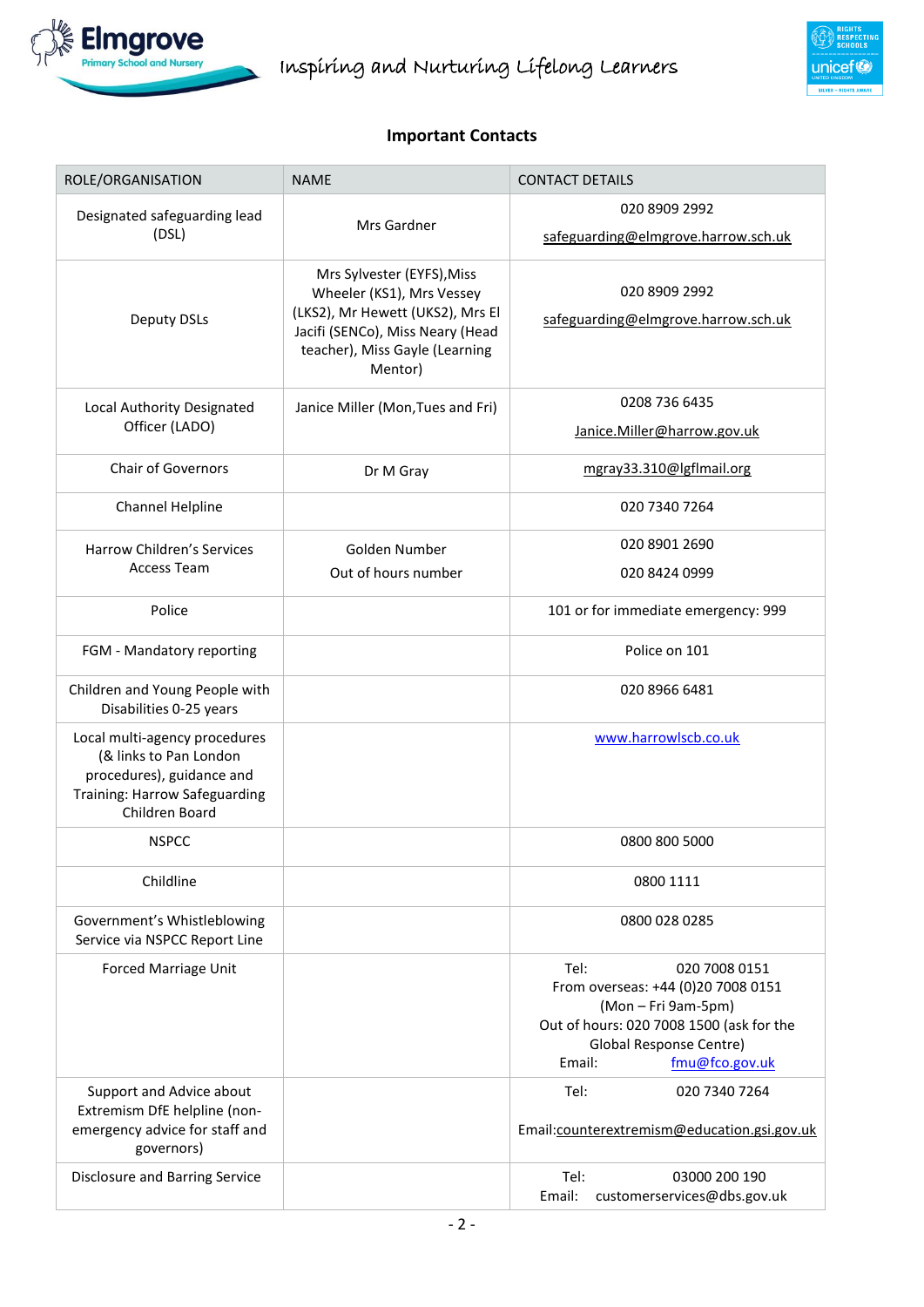



| <b>Teaching Regulation Authority</b> |  | $Te$ : | 020 7593 5393                                |
|--------------------------------------|--|--------|----------------------------------------------|
|                                      |  |        | Email: $misconduct. teacher@eduction.gov.uk$ |

#### <span id="page-2-0"></span>**1. Aims and Mission Statement**

The school aims to ensure that:

- Appropriate action is taken in a timely manner to safeguard and promote children's welfare
- All staff are aware of their statutory responsibilities with respect to safeguarding
- Staff are properly training in recognising and reporting safeguarding issues

All staff at Elmgrove understand that safeguarding children is everyone's responsibility.

We will:

- provide a caring, positive, safe and stimulating environment that promotes the social, physical and moral development of the individual child
- always act in the best interests of the child, taking their wishes and feelings into account
- ensure that all staff and volunteers are recruited using robust 'Safer Recruitment' processes (See Safer Recruitment Procedures)
- aim to identify concerns early and prevent concerns from escalating. This includes identifying emerging problems, liaising with the Designated Safeguarding Lead (DSL), sharing information with other professionals to support early identification and assessment and, in some cases, providing the lead professional in undertaking an early help assessment See Appendix 1 an[d Harrow's Early Support Offer.](http://www.harrowlscb.co.uk/parents-carers/early-help/)
- establish and maintain an environment where children feel respected, safe, and are encouraged to talk and be listened to when they have a worry or concern
- require any member of staff who has a concern about a child's welfare to follow the referral process set out in this document
- where there is a safeguarding concern, take the child's wishes and feelings into account at all stages of the process of intervention
- ensure that children who have been abused or neglected will be supported in line with a child protection plan
- work with parents/carers to build a supportive relationship and be clear about our Safeguarding and Child Protection Procedures and in particular, when we may need to refer concerns to other agencies
- include opportunities across the curriculum, including PSHE and IT for children to be taught about safeguarding and to develop the skills they need to recognise danger and know where to seek help
- maintain an attitude of "it could happen here" where safeguarding is concerned

# <span id="page-2-1"></span>**2. Legislation and Statutory Guidance**

This policy is based on the Department for Education's statutory guidance [Keeping Children Safe in Education \(2020\)](https://www.gov.uk/government/publications/keeping-children-safe-in-education--2) and [Working Together to Safeguard Children \(2018\),](https://www.gov.uk/government/publications/working-together-to-safeguard-children--2) and the [Governance Handbook.](https://www.gov.uk/government/publications/governance-handbook) We comply with this guidance and the arrangements agreed and published by our 3 local safeguarding partners.

This policy is also based on the following legislation:

Section 175 of the [Education Act 2002,](http://www.legislation.gov.uk/ukpga/2002/32/section/175) which places a duty on schools and local authorities to safeguard and promote the welfare of pupils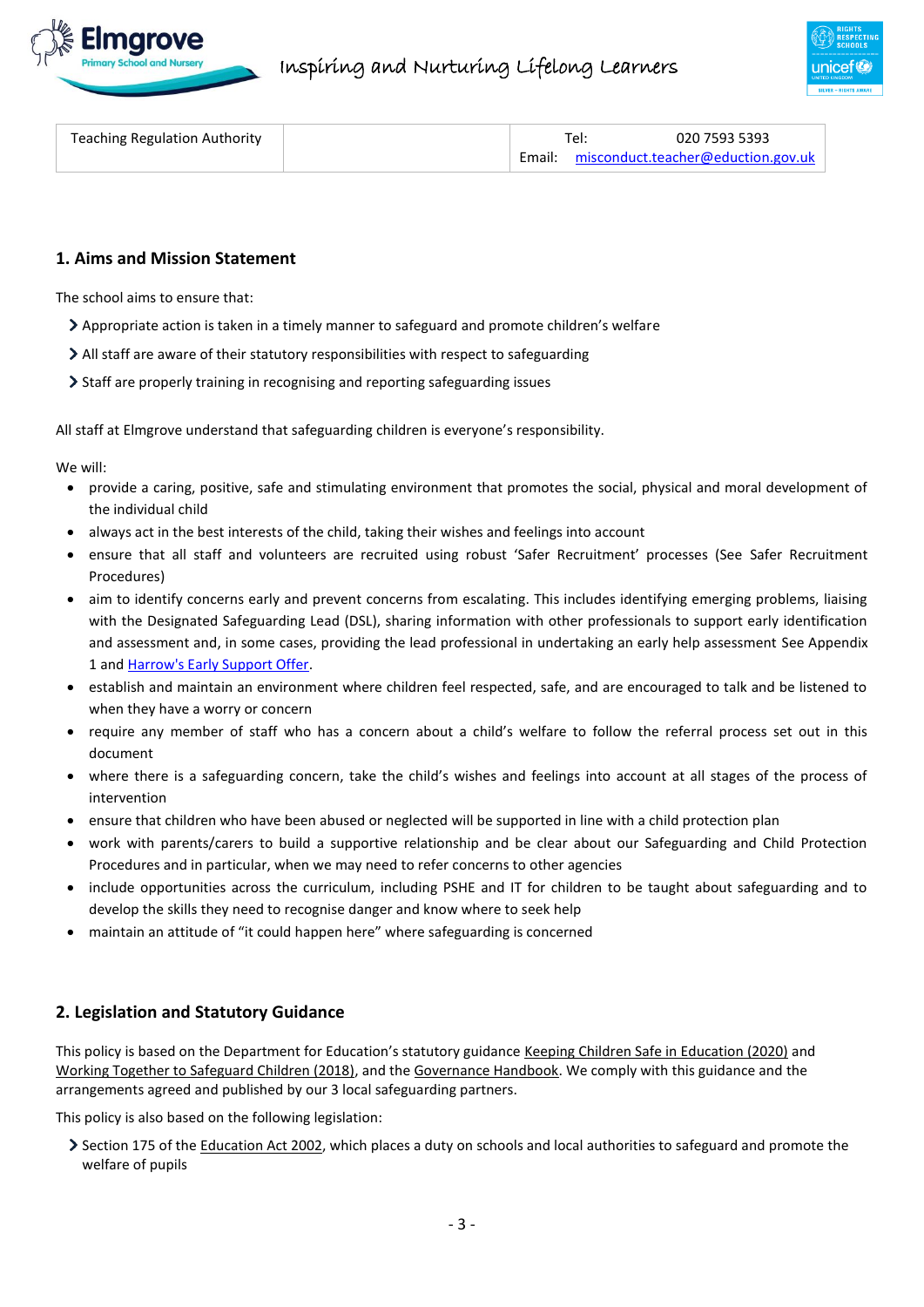

- [The School Staffing \(England\) Regulations 2009,](http://www.legislation.gov.uk/uksi/2009/2680/contents/made) which set out what must be recorded on the single central record and the requirement for at least one person conducting an interview to be trained in safer recruitment techniques
- > [The Children Act 1989](http://www.legislation.gov.uk/ukpga/1989/41) (an[d 2004 amendment\)](http://www.legislation.gov.uk/ukpga/2004/31/contents), which provides a framework for the care and protection of children
- Section 5B(11) of the Female Genital Mutilation Act 2003, as inserted by section 74 of the [Serious Crime Act 2015,](http://www.legislation.gov.uk/ukpga/2015/9/part/5/crossheading/female-genital-mutilation) which places a statutory duty on teachers to report to the police where they discover that female genital mutilation (FGM) appears to have been carried out on a girl under 18
- > [Statutory guidance on FGM,](https://www.gov.uk/government/publications/multi-agency-statutory-guidance-on-female-genital-mutilation) which sets out responsibilities with regards to safeguarding and supporting girls affected by FGM
- [The Rehabilitation of Offenders Act 1974,](http://www.legislation.gov.uk/ukpga/1974/53) which outlines when people with criminal convictions can work with children
- Schedule 4 of the [Safeguarding Vulnerable Groups Act 2006](http://www.legislation.gov.uk/ukpga/2006/47/schedule/4), which defines what 'regulated activity' is in relation to children
- [Statutory guidance on the Prevent duty](https://www.gov.uk/government/publications/prevent-duty-guidance), which explains schools' duties under the Counter-Terrorism and Security Act 2015 with respect to protecting people from the risk of radicalisation and extremism
- Th[e Childcare \(Disqualification\) and Childcare \(Early Years Provision Free of Charge\) \(Extended Entitlement\) \(Amendment\)](http://www.legislation.gov.uk/uksi/2018/794/contents/made)  [Regulations 2018](http://www.legislation.gov.uk/uksi/2018/794/contents/made) (referred to in this policy as the "2018 Childcare Disqualification Regulations") and [Childcare Act 2006,](http://www.legislation.gov.uk/ukpga/2006/21/contents) which set out who is disqualified from working with children

This policy also meets requirements relating to safeguarding and welfare in the [statutory framework for the Early Years](https://www.gov.uk/government/publications/early-years-foundation-stage-framework--2)  [Foundation Stage.](https://www.gov.uk/government/publications/early-years-foundation-stage-framework--2)

# <span id="page-3-0"></span>**3. Definitions**

**Safeguarding and promoting the welfare of children** means:

- > Protecting children from maltreatment
- Preventing impairment of children's mental and physical health or development
- Ensuring that children grow up in circumstances consistent with the provision of safe and effective care
- > Taking action to enable all children to have the best outcomes

**Child protection** is part of this definition and refers to activities undertaken to prevent children suffering, or being likely to suffer, significant harm.

**Abuse** is a form of maltreatment of a child, and may involve inflicting harm or failing to act to prevent harm. Appendix 1 explains the different types of abuse.

**Neglect** is a form of abuse and is the persistent failure to meet a child's basic physical and/or psychological needs, likely to result in the serious impairment of the child's health or development. Appendix 1 defines neglect in more detail.

**Sexting** (also known as youth produced sexual imagery) is the sharing of sexual imagery (photos or videos) by children

**Children** includes everyone under the age of 18.

The following 3 **safeguarding partners** are identified in Keeping Children Safe in Education (and defined in the Children Act 2004, as amended by chapter 2 of the Children and Social Work Act 2017). They will make arrangements to work together to safeguard and promote the welfare of local children, including identifying and responding to their needs:

- $\triangleright$  The local authority (LA)
- $\geq$  A clinical commissioning group for an area within the LA
- <span id="page-3-1"></span>The chief officer of police for a police area in the LA area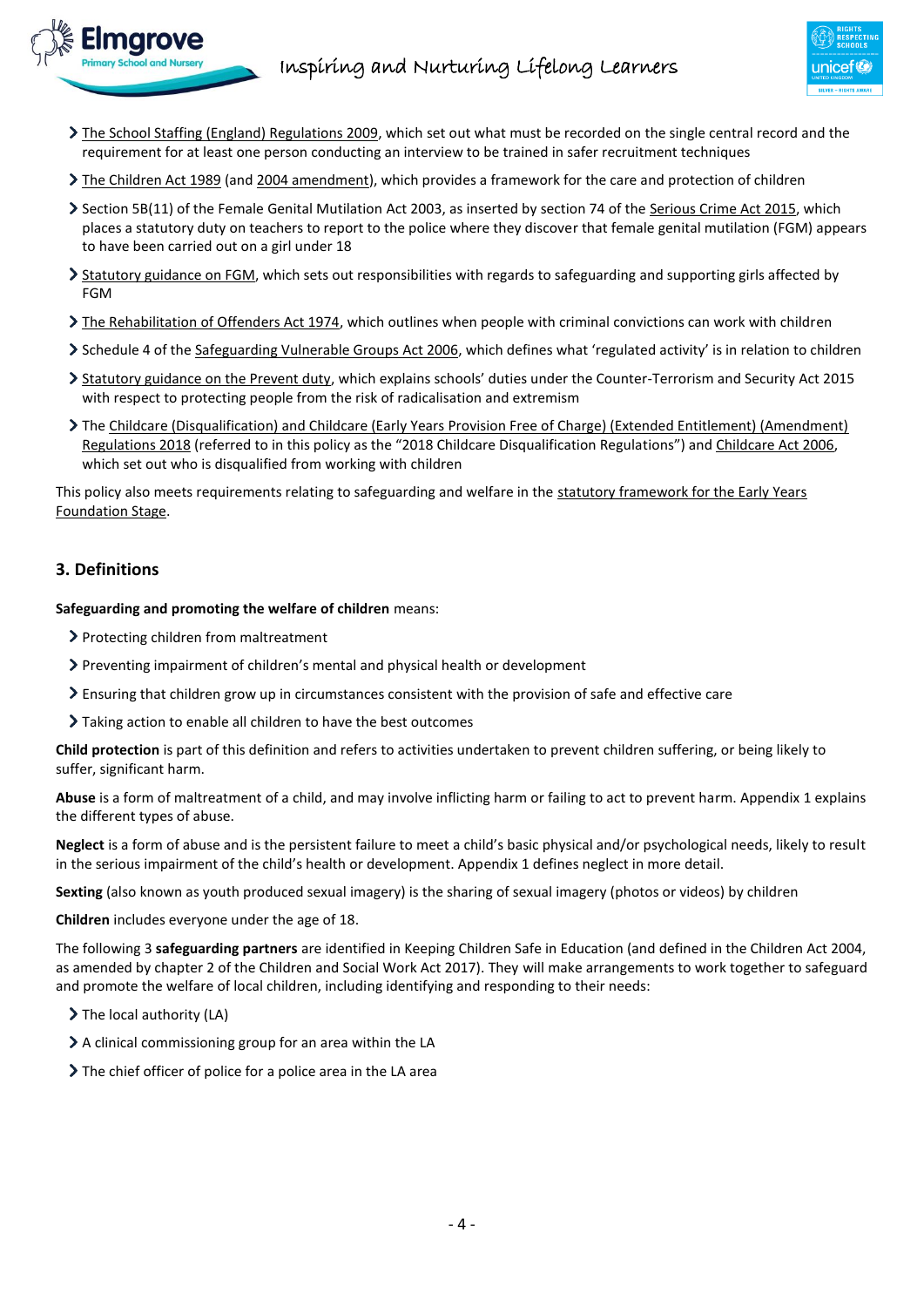

# **4. Equality Statement**

Some children have an increased risk of abuse, and additional barriers can exist for some children with respect to recognising or disclosing it. We are committed to anti-discriminatory practice and recognise children's diverse circumstances. We ensure that all children have the same protection, regardless of any barriers they may face.

We give special consideration to children who:

- Have special educational needs (SEN) or disabilities (see section 9)
- > Are young carers
- May experience discrimination due to their race, ethnicity, religion, gender identification or sexuality
- > Have English as an additional language
- Are known to be living in difficult situations for example, temporary accommodation or where there are issues such as substance abuse or domestic violence
- Are at risk of FGM, sexual exploitation, forced marriage, or radicalisation
- $\geq$  Are asylum seekers
- <span id="page-4-0"></span>Are at risk due to either their own or a family member's mental health needs

Are looked after or previously looked after (see section 11)

# **5. Roles and Responsibilities**

Safeguarding and child protection is **everyone's** responsibility. This policy applies to all staff, volunteers and governors in the school and is consistent with the procedures of the 3 safeguarding partners. Our policy and procedures also apply to extended school and off-site activities.

# **5.1 All Staff**

All staff will read and understand part 1 and Annex A of the Department for Education's statutory safeguarding guidance, [Keeping Children Safe in Education,](https://www.gov.uk/government/publications/keeping-children-safe-in-education--2) and review this guidance at least annually.

All staff will be aware of:

- Our systems which support safeguarding, including this child protection and safeguarding policy, the staff code of conduct, the role and identity of the designated safeguarding lead (DSL) and deputies, the behaviour policy, and the safeguarding response to children who go missing from education
- The early help process (sometimes known as the common assessment framework) and their role in it, including identifying emerging problems, liaising with the DSL, and sharing information with other professionals to support early identification and assessment
- The process for making referrals to local authority children's social care and for statutory assessments that may follow a referral, including the role they might be expected to play
- What to do if they identify a safeguarding issue or a child tells them they are being abused or neglected, including specific issues such as FGM, and how to maintain an appropriate level of confidentiality while liaising with relevant professionals
- The signs of different types of abuse and neglect, as well as specific safeguarding issues, such as child sexual exploitation (CSE), indicators of being at risk from or involved with serious violent crime, FGM and radicalisation

Section 15 and appendix 4 of this policy outline in more detail how staff are supported to do this.

# **5.2 The Designated Safeguarding Lead (DSL)**

The DSL is a member of the senior leadership team. Our DSL is Mrs Gardner (Deputy Head). The DSL takes lead responsibility for child protection and wider safeguarding.

During term time, the DSL will be available during school hours for staff to discuss any safeguarding concerns.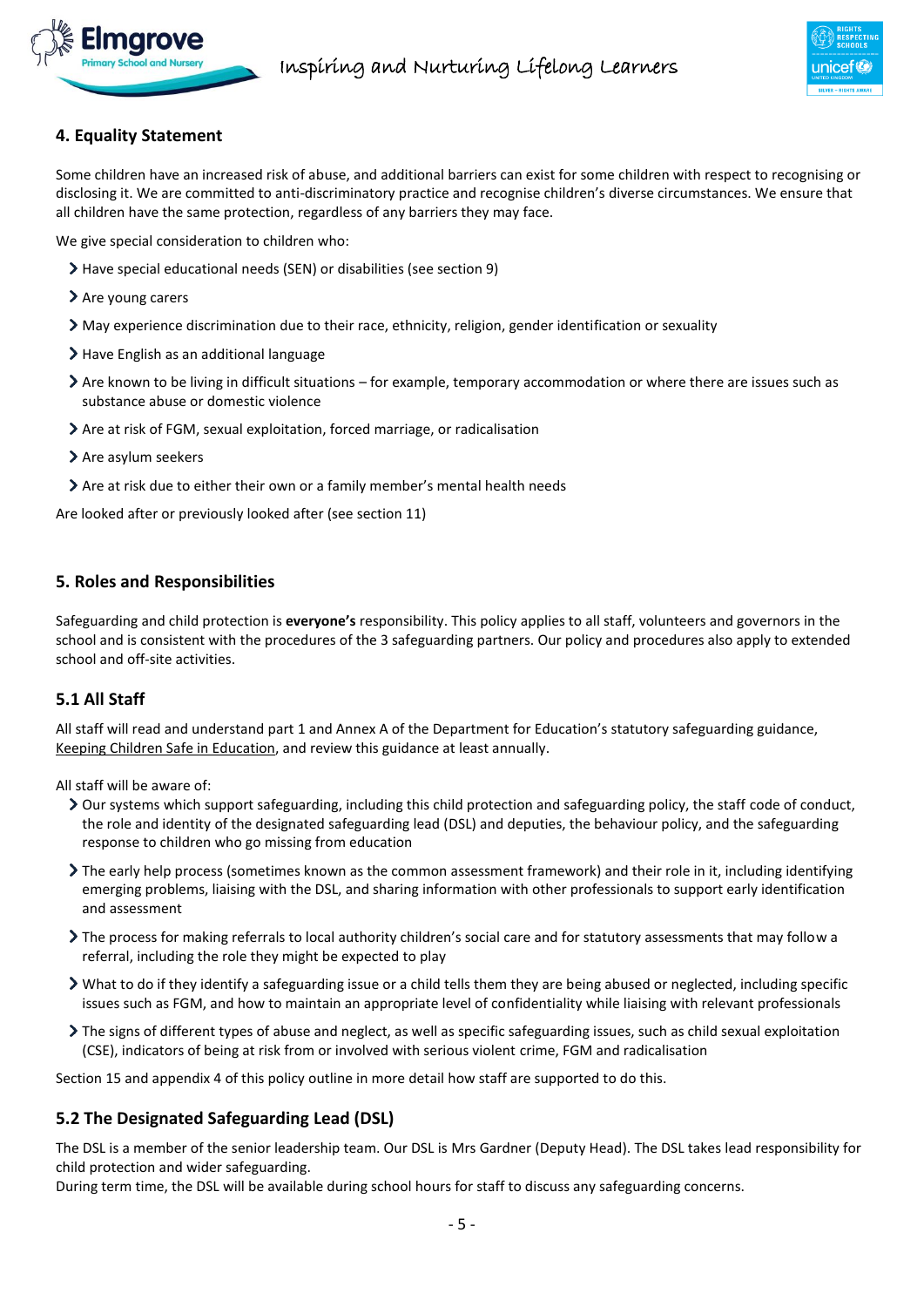

She can be contacted on 020 8909 2992 during school hours or by emailing [safeguarding@elmgrove.harrow.sch.uk](mailto:safeguarding@elmgrove.harrow.sch.uk) during school hours or out of school hours if necessary.

When the DSL is absent, the deputies; Mrs Sylvester, Miss Wheeler, Mrs Vessey, Mr Hewett, Mrs El-Jacifi, Miss Neary and Miss Gayle will act as cover.

If the DSL and deputies generally act as cover during out-of-hours/out-of-term activities.

The DSL will be given the time, funding, training, resources and support to:

- Provide advice and support to other staff on child welfare and child protection matters
- Take part in strategy discussions and inter-agency meetings and/or support other staff to do so
- Contribute to the assessment of children
- Refer suspected cases, as appropriate, to the relevant body (local authority children's social care, Channel programme, Disclosure and Barring Service, and/or police), and support staff who make such referrals directly

The DSL will also keep the Headteacher informed of any issues, and liaise with local authority case managers and designated officers for child protection concerns as appropriate.

The full responsibilities of the DSL and deputies are set out in their job description.

# **5.3 The Governing Board**

The governing board will approve this policy at each review, ensure it complies with the law and hold the Headteacher to account for its implementation.

The governing board will appoint a senior board level (or equivalent) link governor to monitor the effectiveness of this policy in conjunction with the full governing board. This is always a different person from the DSL.

The chair of governors will act as the 'case manager' in the event that an allegation of abuse is made against the Headteacher, where appropriate (see appendix 3).

All governors will read Keeping Children Safe in Education.

Section 15 of this policy has information on how governors are supported to fulfil their role.

# **5.4 The Headteacher**

The headteacher is responsible for the implementation of this policy, including:

- Ensuring that staff (including temporary staff) and volunteers are informed of our systems which support safeguarding, including this policy, as part of their induction
- Communicating this policy to parents when their child joins the school and via the school website
- $\geq$  Ensuring that the DSL has appropriate time, funding, training and resources, and that there is always adequate cover if the DSL is absent
- Ensuring that all staff undertake appropriate safeguarding and child protection training and update this regularly
- Acting as the 'case manager' in the event of an allegation of abuse made against another member of staff or volunteer, where appropriate (see appendix 3)
- $\geq$  Ensuring the relevant staffing ratios are met, where applicable
- Making sure each child in the Early Years Foundation Stage is assigned a key person

# <span id="page-5-0"></span>**6. Confidentiality**

All staff in schools have a responsibility to share relevant information about the protection of children with other specified professionals, particularly investigative agencies (Children's Social Care and the Police). It should be noted that:

- Timely information sharing is essential to effective safeguarding
- Fears about sharing information must not be allowed to stand in the way of the need to promote the welfare, and protect the safety, of children
- The Data Protection Act (DPA) 2018 and GDPR do not prevent, or limit, the sharing of information for the purposes of keeping children safe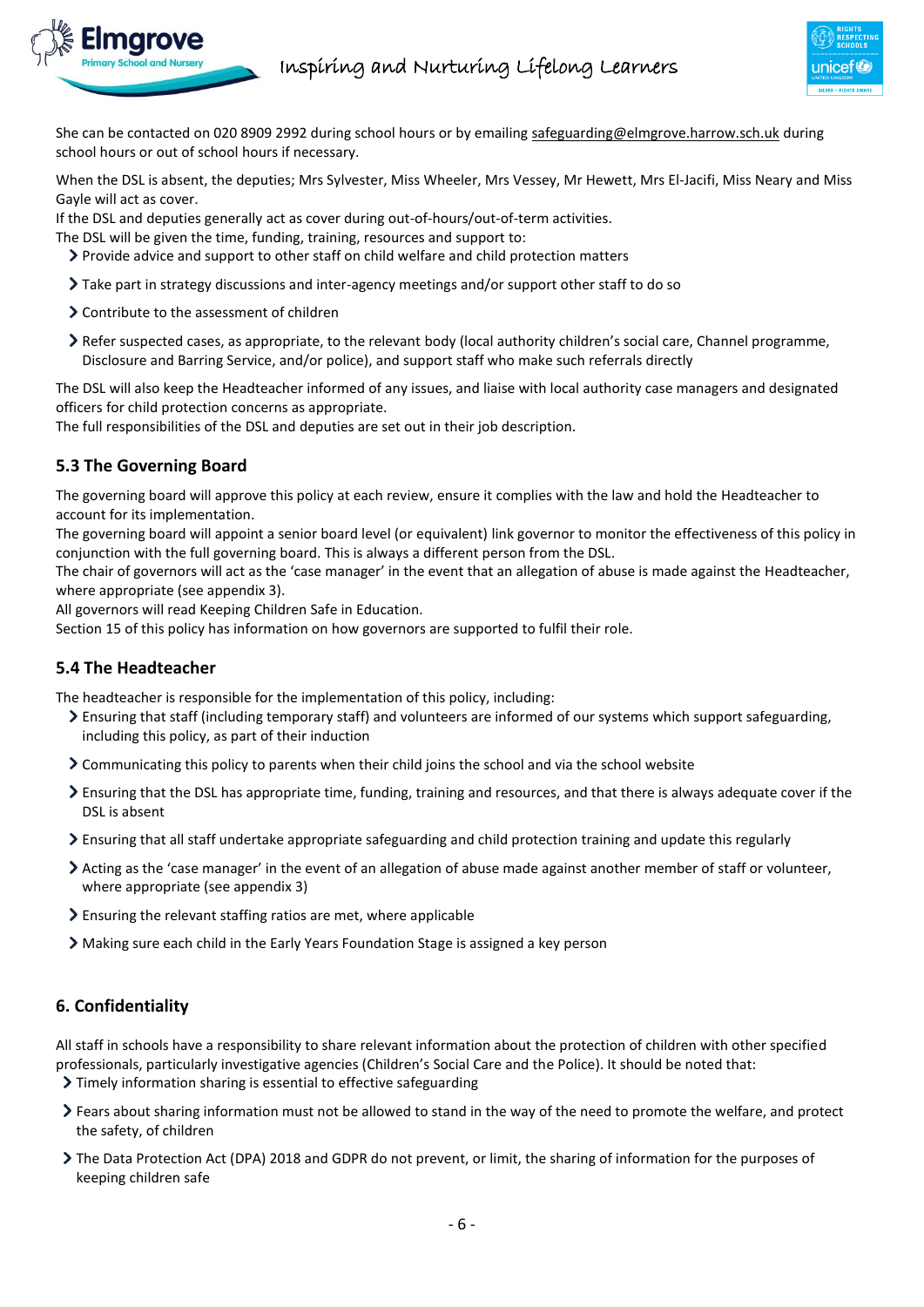- If staff need to share 'special category personal data', the DPA 2018 contains 'safeguarding of children and individuals at risk' as a processing condition that allows practitioners to share information without consent if it is not possible to gain consent, it cannot be reasonably expected that a practitioner gains consent, or if to gain consent would place a child at risk
- Staff should never promise a child that they will not tell anyone about a report of abuse, as this may not be in the child's best interests
- The government's [information sharing advice for safeguarding practitioners](https://www.gov.uk/government/publications/safeguarding-practitioners-information-sharing-advice) includes 7 'golden rules' for sharing information, and will support staff who have to make decisions about sharing information
- If staff are in any doubt about sharing information, they should speak to the designated safeguarding lead (or deputies)
- Confidentiality is also addressed in this policy with respect to record-keeping in section 12, and allegations of abuse against staff in appendix 3

# **Please also see the school's Data Protection Policy.**

# <span id="page-6-0"></span>**7. Recognising Abuse and Taking Action**

Staff, volunteers and governors must follow the procedures set out below in the event of a safeguarding issue. Please note – in this and subsequent sections, you should take any references to the DSL to mean "the DSL (or deputy DSLs)".

# **7.1 If a child is suffering or likely to suffer harm, or in immediate danger**

A referral to children's social care and/or the police needs to be made **immediately** if a child is in immediate danger or at risk of harm. **Anyone can make a referral**, although it would be usual to let the **DSL or deputies** know so they will do this.

Tell the DSL as soon as possible if you make a referral directly. Procedures are usually as follows:

If any member of staff or volunteer is concerned about a child s/he must inform the DSL or one of the deputy DSLs immediately. You must record information regarding the concerns on the same day. The written record must be a clear, precise, factual account of the observations or what has been said. (Please record on CPOMs).

I The DSL will decide upon the most appropriate course of action and whether the concerns should be referred to Children's Social Care – refer to Harrow Thresholds Guidance. If it is decided to make a referral to Children's Social Care this will be discussed with the parents, unless to do so would place the child at further risk or undermine the collection of evidence e.g. forensic evidence. All concerns, discussion and decisions will be recorded in writing.

I Where this a child protection concern, allegation or disclosure the DSL will make an immediate call to Children's Social Care to alert or to consult with them. The Multi Agency Referral Form will be sent by the DSL or deputy DSL.

a Assessments should consider whether wider environmental factors are present in a child's life which are a threat to their safety and welfare (contextual safeguarding)

If a member of staff disagrees about the level of concern and feels that a child has not been protected, then any member of staff can make a direct referral to Children's Social Care – refer to guidance on multi-agency resolution of professional disagreements.

In addition, the following link to the GOV.UK webpage provides information for reporting child abuse to your local council:

<https://www.gov.uk/report-child-abuse-to-local-council>

# **7.2 If a child makes a disclosure to you**

If a child discloses a safeguarding issue to you, you should:

- Listen to and believe them. Allow them time to talk freely and do not ask leading questions
- Stay calm and do not show that you are shocked or upset
- Tell the child they have done the right thing in telling you. Do not tell them they should have told you sooner
- Explain what will happen next and that you will have to pass this information on. Do not promise to keep it a secret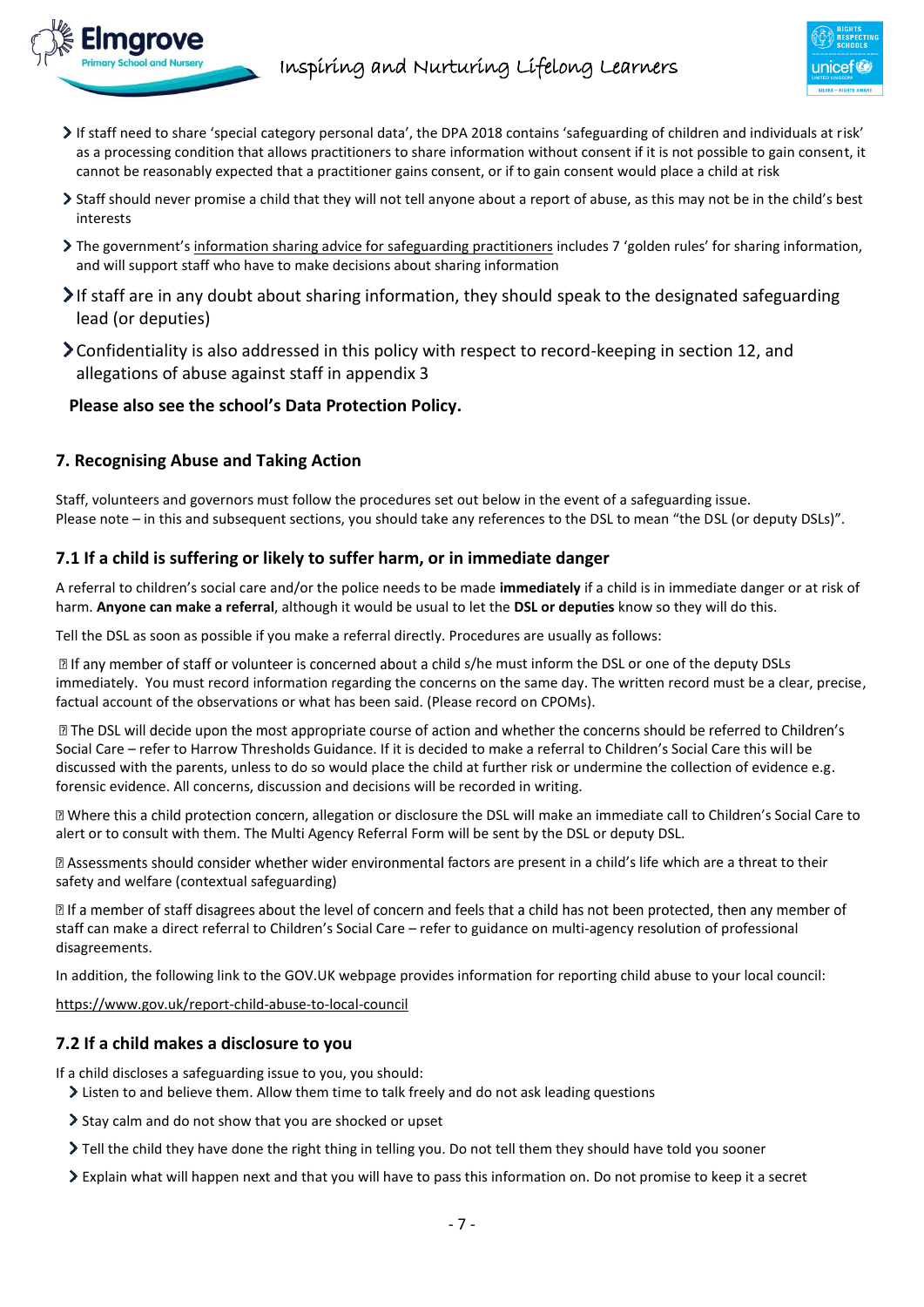- Write up your conversation as soon as possible in the child's own words on CPOMs. Stick to the facts, and do not put your own judgement on it
- Sign and date the write-up and pass it on to the DSL/upload it onto CPOMs. Alternatively, if appropriate, make a referral to children's social care and/or the police directly (see 7.1), and tell the DSL as soon as possible that you have done so

# **7.3 If you discover that FGM has taken place or a pupil is at risk of FGM**

The Department for Education's Keeping Children Safe in Education explains that FGM comprises "all procedures involving partial or total removal of the external female genitalia, or other injury to the female genital organs".

FGM is illegal in the UK and a form of child abuse with long-lasting, harmful consequences. It is also known as 'female genital cutting', 'circumcision' or 'initiation'.

Possible indicators that a pupil has already been subjected to FGM, and factors that suggest a pupil may be at risk, are set out in appendix 4.

**Any teacher** who discovers (either through disclosure by the victim or visual evidence) that an act of FGM appears to have been carried out on a **pupil under 18** must immediately report this to the police, personally. This is a statutory duty, and teachers will face disciplinary sanctions for failing to meet it.

Unless they have been specifically told not to disclose, they should also discuss the case with the DSL and involve children's social care as appropriate.

**Any other member of staff** who discovers that an act of FGM appears to have been carried out on a **pupil under 18** must speak to the DSL and follow our local safeguarding procedures.

The duty for teachers mentioned above does not apply in cases where a pupil is *at risk* of FGM or FGM is suspected but is not known to have been carried out. Staff should not examine pupils.

**Any member of staff** who suspects a pupil is *at risk* of FGM or suspects that FGM has been carried out must speak to the DSL and follow our local safeguarding procedures.

# **7.4 If you have concerns about a child (as opposed to believing a child is suffering or likely to suffer from harm, or is in immediate danger)**

Figure 1 on page 11 illustrates the procedure to follow if you have any concerns about a child's welfare.

Where possible, speak to the DSL or deputies first to agree a course of action and record on CPOMs.

If in exceptional circumstances the DSL or deputies are not available, this should not delay appropriate action being taken. Speak to a member of the senior leadership team and/or take advice from local authority children's social care. You can also seek advice at any time from the NSPCC helpline on 0808 800 5000. Share details of any actions you take with the DSL as soon as practically possible.

Make a referral to Harrow local authority children's social care directly, if appropriate (see 'Referral' below). Share any action taken with the DSL as soon as possible.

#### **Early help**

If early help is appropriate, the DSL will generally lead on liaising with other agencies and setting up an inter-agency assessment as appropriate. Staff may be required to support other agencies and professionals in an early help assessment, in some cases acting as the lead practitioner.

The DSL will keep the case under constant review and the school will consider a referral to local authority children's social care if the situation does not seem to be improving. Timelines of interventions will be monitored and reviewed. **Referral**

If it is appropriate to refer the case to local authority children's social care or the police, the DSL will make the referral or support you to do so.

If you make a referral directly (see section 7.1), you must tell the DSL as soon as possible.

The local authority will make a decision within 1 working day of a referral about what course of action to take and will let the person who made the referral know the outcome. The DSL or person who made the referral must follow up with the local authority if this information is not made available, and ensure outcomes are properly recorded.

If the child's situation does not seem to be improving after the referral, the DSL or person who made the referral must follow local escalation procedures to ensure their concerns have been addressed and that the child's situation improves.

# **7.5 If you have concerns about extremism**

If a child is not suffering or likely to suffer from harm, or in immediate danger, where possible speak to the DSL first to agree a course of action and record on CPOMs.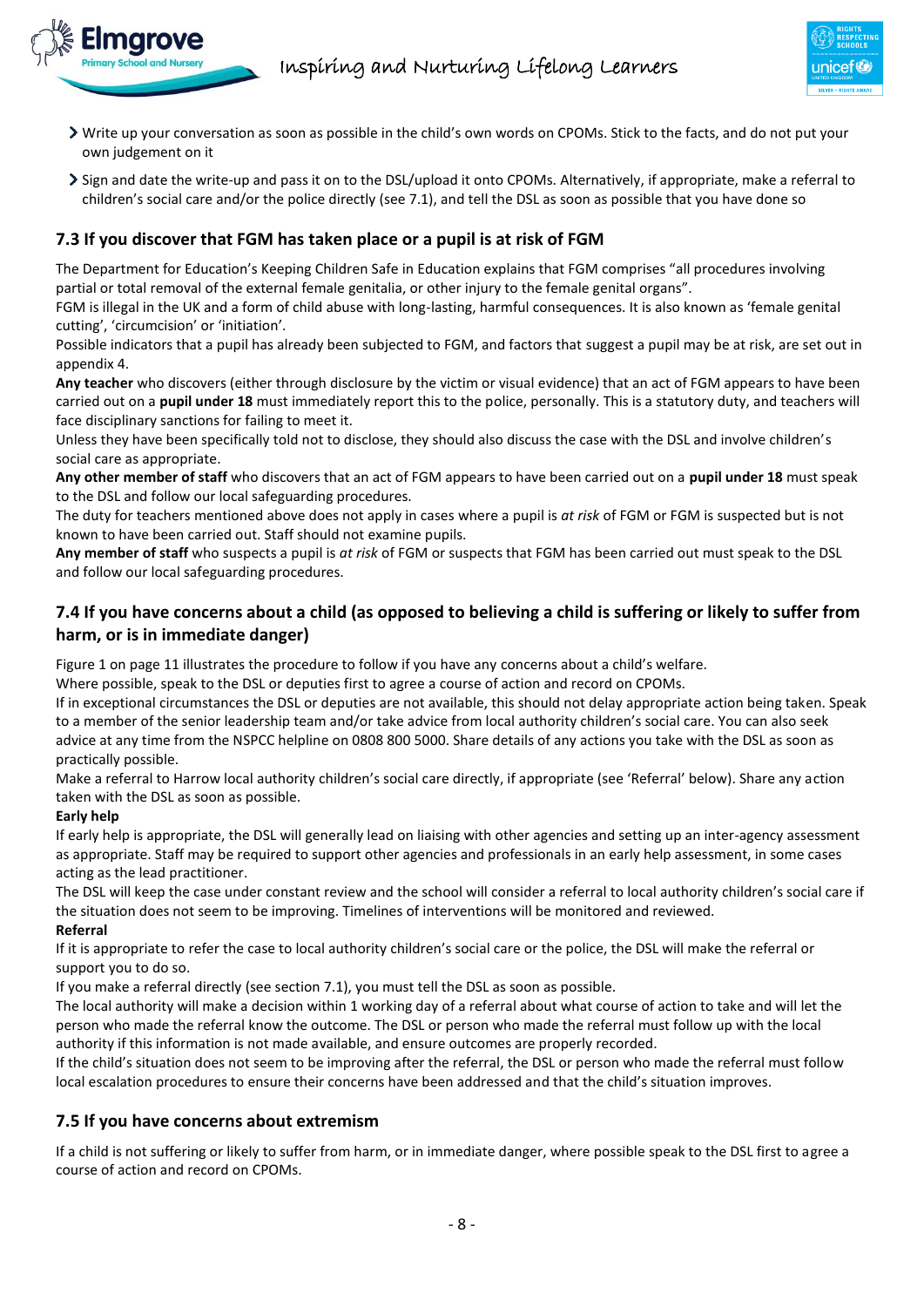

If in exceptional circumstances the DSL is not available, this should not delay appropriate action being taken. Speak to a member of the senior leadership team and/or seek advice from Harrow local authority children's social care. Make a referral to Harrow children's social care directly, if appropriate (see 'Referral' above). Inform the DSL or deputy as soon as practically possible after the referral.

Where there is a concern, the DSL will consider the level of risk and decide which agency to make a referral to. This could include [Channel](https://www.gov.uk/government/publications/channel-guidance), the government's programme for identifying and supporting individuals at risk of being drawn into terrorism, or the local authority children's social care team.

The Department for Education also has a dedicated telephone helpline, 020 7340 7264, which school staff and governors can call to raise concerns about extremism with respect to a pupil. You can also email [counter.extremism@education.gov.uk.](mailto:counter.extremism@education.gov.uk) Note that this is not for use in emergency situations.

In an emergency, call 999 or the confidential anti-terrorist hotline on 0800 789 321 if you:

> Think someone is in immediate danger

- If Think someone may be planning to travel to join an extremist group
- See or hear something that may be terrorist-related

#### **7.6 If you have a mental health concern**

Mental health problems can, in some cases, be an indicator that a child has suffered or is at risk of suffering abuse, neglect or exploitation.

Staff will be alert to behavioural signs that suggest a child may be experiencing a mental health problem or be at risk of developing one.

If you have a mental health concern about a child that is also a safeguarding concern, take immediate action by following the steps in section 7.4.

If you have a mental health concern that is **not** also a safeguarding concern, speak to the DSL to agree a course of action.

You may want to refer to the Department for Education guidance o[n mental health and behaviour in schools](https://www.gov.uk/government/publications/mental-health-and-behaviour-in-schools--2) for more information.

If, after a referral, the child's situation does not appear to be improving, the referrer should consider following the [HSCB Guidance on Multi Agency Resolution of Professional Disagreements](http://www.harrowlscb.co.uk/wp-content/uploads/2018/10/Challenge-Escalation-Multi-agency-resolution-of-professional-disagreements-October-2018.pdf) to ensure a suitable resolution.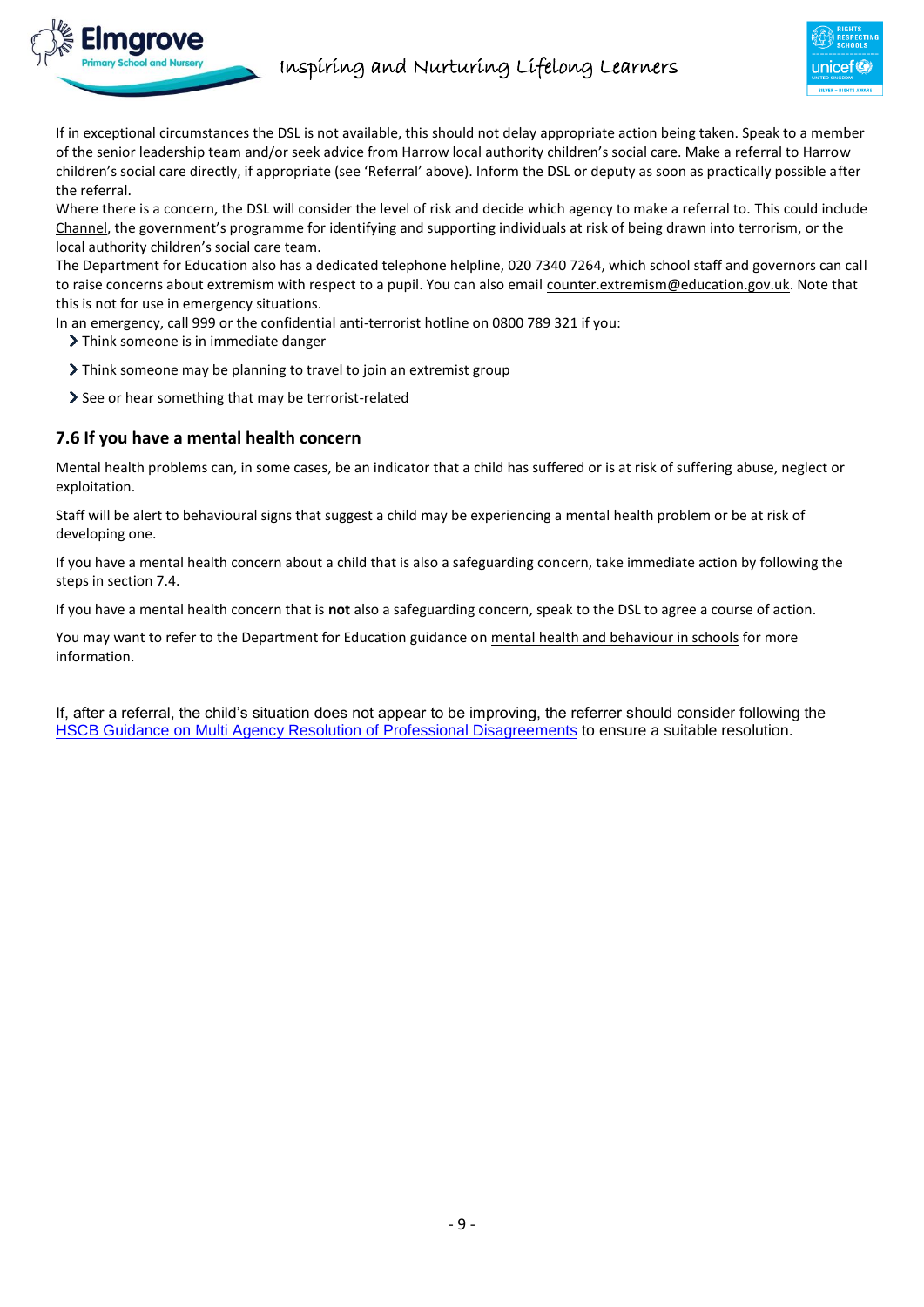

#### **Figure 1: procedure if you have concerns about a child's welfare (as opposed to believing a child is suffering or likely to suffer from harm, or in immediate danger)**

(Note – if the DSL is unavailable, this should not delay action. See section 7.4 for what to do.)

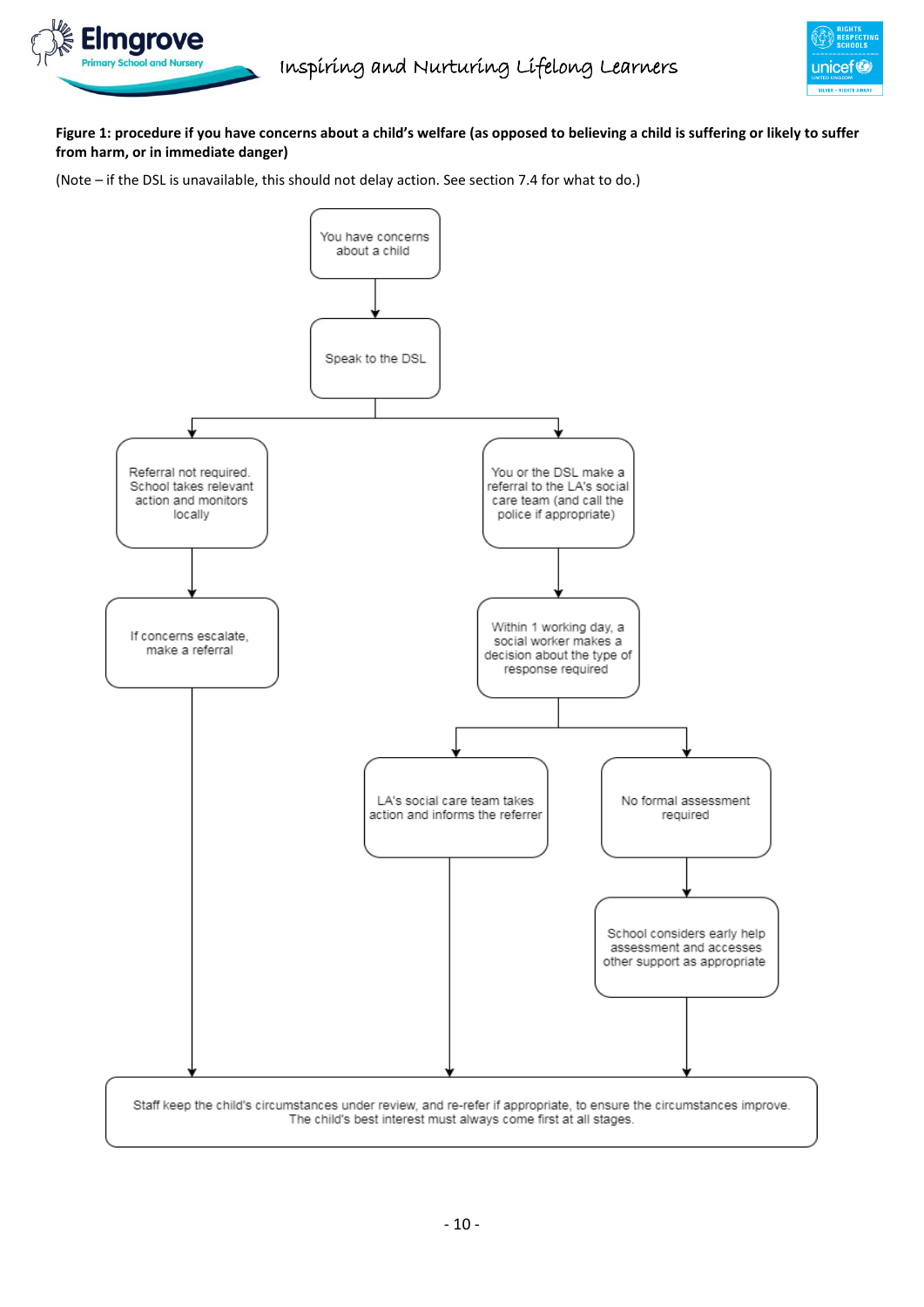# **7.7 Concerns about a staff member, supply teacher or volunteer**

All school staff and volunteers should take care not to place themselves in a vulnerable position with a child. Elmgrove Primary School's Code of Conduct and Guidance for Safer Working Practice forms part of our School's compulsory training for all staff and volunteers. Click here for further [Guidance for safer working practice for those working with children and young people in](https://www.saferrecruitmentconsortium.org/GSWP%20Sept%202019.pdf)  [education settings](https://www.saferrecruitmentconsortium.org/GSWP%20Sept%202019.pdf) (May 2019).

If you have concerns about a member of staff (including a supply teacher or volunteer), or an allegation is made about a member of staff (including a supply teacher or volunteer) posing a risk of harm to children, speak to the Headteacher. If the concerns/allegations are about the Headteacher, speak to the chair of governors.

The Headteacher/chair of governors will then follow the procedures set out in appendix 3, if appropriate.

Where appropriate, the school will inform Ofsted of the allegation and actions taken, within the necessary timescale (see appendix 3 for more detail).

# **7.8 Allegations of abuse made against other pupils**

We recognise that children are capable of abusing their peers. Abuse will never be tolerated or passed off as "banter", "just having a laugh" or "part of growing up".

We also recognise the gendered nature of peer-on-peer abuse. However, all peer-on-peer abuse is unacceptable and will be taken seriously.

Most cases of pupils hurting other pupils will be dealt with under our school's behaviour policy, but this child protection and safeguarding policy will apply to any allegations that raise safeguarding concerns. This might include where the alleged behaviour:

- $\geq$  Is serious, and potentially a criminal offence
- $\geq$  Could put pupils in the school at risk
- $\blacktriangleright$  Is violent
- $\sum$  Involves pupils being forced to use drugs or alcohol
- Involves sexual exploitation, sexual abuse or sexual harassment, such as indecent exposure, sexual assault, upskirting or sexually inappropriate pictures or videos (including sexting)
- If a pupil makes an allegation of abuse against another pupil:
	- You must record the allegation and tell the DSL, but do not investigate it
	- The DSL will contact the local authority children's social care team and follow its advice, as well as the police if the allegation involves a potential criminal offence
	- The DSL will put a risk assessment and support plan into place for all children involved (including the victim(s), the child(ren) against whom the allegation has been made and any others affected) with a named person they can talk to if needed
	- The DSL will contact the children and adolescent mental health services (CAMHS), if appropriate

We will minimise the risk of peer-on-peer abuse by:

Challenging any form of derogatory or sexualised language or behaviour, including requesting or sending sexual images

- Being vigilant to issues that particularly affect different genders for example, sexualised or aggressive touching or grabbing towards female pupils, and initiation or hazing type violence with respect to boys
- Ensuring our curriculum helps to educate pupils about appropriate behaviour and consent
- Ensuring pupils know they can talk to staff confidentially through discussion and the PSHE curriculum
- $\geq$  Ensuring staff are trained to understand that a pupil harming a peer could be a sign that the child is being abused themselves, and that this would fall under the scope of this policy

#### **7.9 Sexting**

This is a suggested approach based on guidance from the UK Council for Child Internet Safety for [all staff](https://assets.publishing.service.gov.uk/government/uploads/system/uploads/attachment_data/file/647389/Overview_of_Sexting_Guidance.pdf) and fo[r DSLs and senior](https://assets.publishing.service.gov.uk/government/uploads/system/uploads/attachment_data/file/609874/6_2939_SP_NCA_Sexting_In_Schools_FINAL_Update_Jan17.pdf)  [leaders.](https://assets.publishing.service.gov.uk/government/uploads/system/uploads/attachment_data/file/609874/6_2939_SP_NCA_Sexting_In_Schools_FINAL_Update_Jan17.pdf)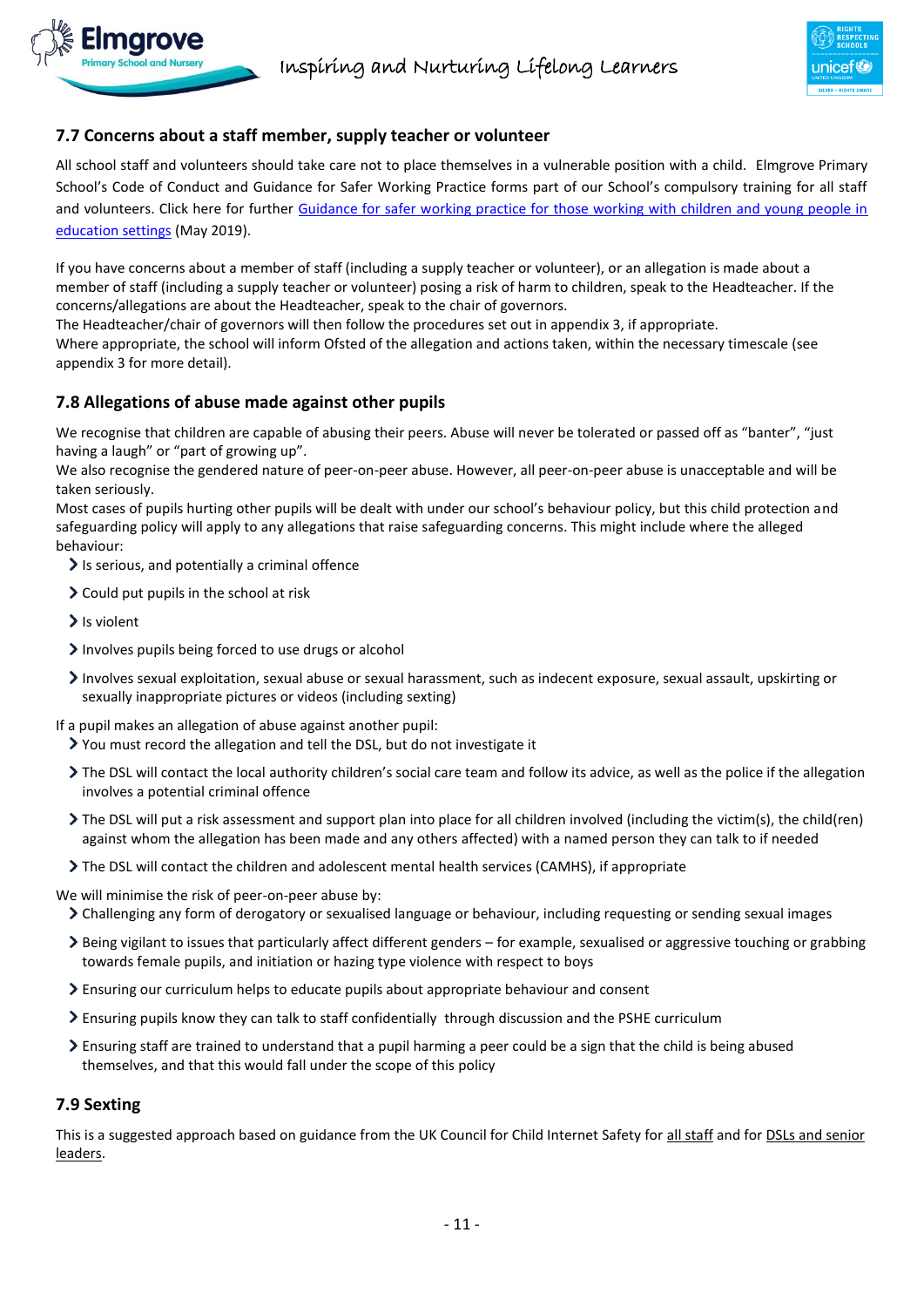

# **Your responsibilities when responding to an incident**

If you are made aware of an incident involving sexting (also known as 'youth produced sexual imagery'), you must report it to the DSL immediately.

You must **not**:

- View, download or share the imagery yourself, or ask a pupil to share or download it. If you have already viewed the imagery by accident, you must report this to the DSL
- $\geq$  Delete the imagery or ask the pupil to delete it
- Ask the pupil(s) who are involved in the incident to disclose information regarding the imagery (this is the DSL's responsibility)
- Share information about the incident with other members of staff, the pupil(s) it involves or their, or other, parents and/or carers
- Say or do anything to blame or shame any young people involved

You should explain that you need to report the incident, and reassure the pupil(s) that they will receive support and help from the DSL.

#### **Initial review meeting**

Following a report of an incident, the DSL will hold an initial review meeting with appropriate school staff. This meeting will consider the initial evidence and aim to determine:

- Whether there is an immediate risk to pupil(s)
- If a referral needs to be made to the police and/or children's social care
- $\triangleright$  If it is necessary to view the imagery in order to safeguard the young person (in most cases, imagery should not be viewed)
- What further information is required to decide on the best response
- $\triangleright$  Whether the imagery has been shared widely and via what services and/or platforms (this may be unknown)
- Whether immediate action should be taken to delete or remove images from devices or online services
- Any relevant facts about the pupils involved which would influence risk assessment
- If there is a need to contact another school, college, setting or individual
- Whether to contact parents or carers of the pupils involved (in most cases parents should be involved)
- The DSL will make an immediate referral to police and/or children's social care if:

> The incident involves an adult

- There is reason to believe that a young person has been coerced, blackmailed or groomed, or if there are concerns about their capacity to consent (for example owing to special educational needs)
- What the DSL knows about the imagery suggests the content depicts sexual acts which are unusual for the young person's developmental stage, or are violent
- The imagery involves sexual acts and any pupil in the imagery is under 13
- The DSL has reason to believe a pupil is at immediate risk of harm owing to the sharing of the imagery (for example, the young person is presenting as suicidal or self-harming)

If none of the above apply then the DSL, in consultation with the Headteacher and other members of staff as appropriate, may decide to respond to the incident without involving the police or children's social care.

#### **Further review by the DSL**

If at the initial review stage a decision has been made not to refer to police and/or children's social care, the DSL will conduct a further review.

They will hold interviews with the pupils involved (if appropriate) to establish the facts and assess the risks. If at any point in the process there is a concern that a pupil has been harmed or is at risk of harm, a referral will be made to children's social care and/or the police immediately.

# **Informing parents**

The DSL will inform parents at an early stage and keep them involved in the process, unless there is a good reason to believe that involving them would put the pupil at risk of harm.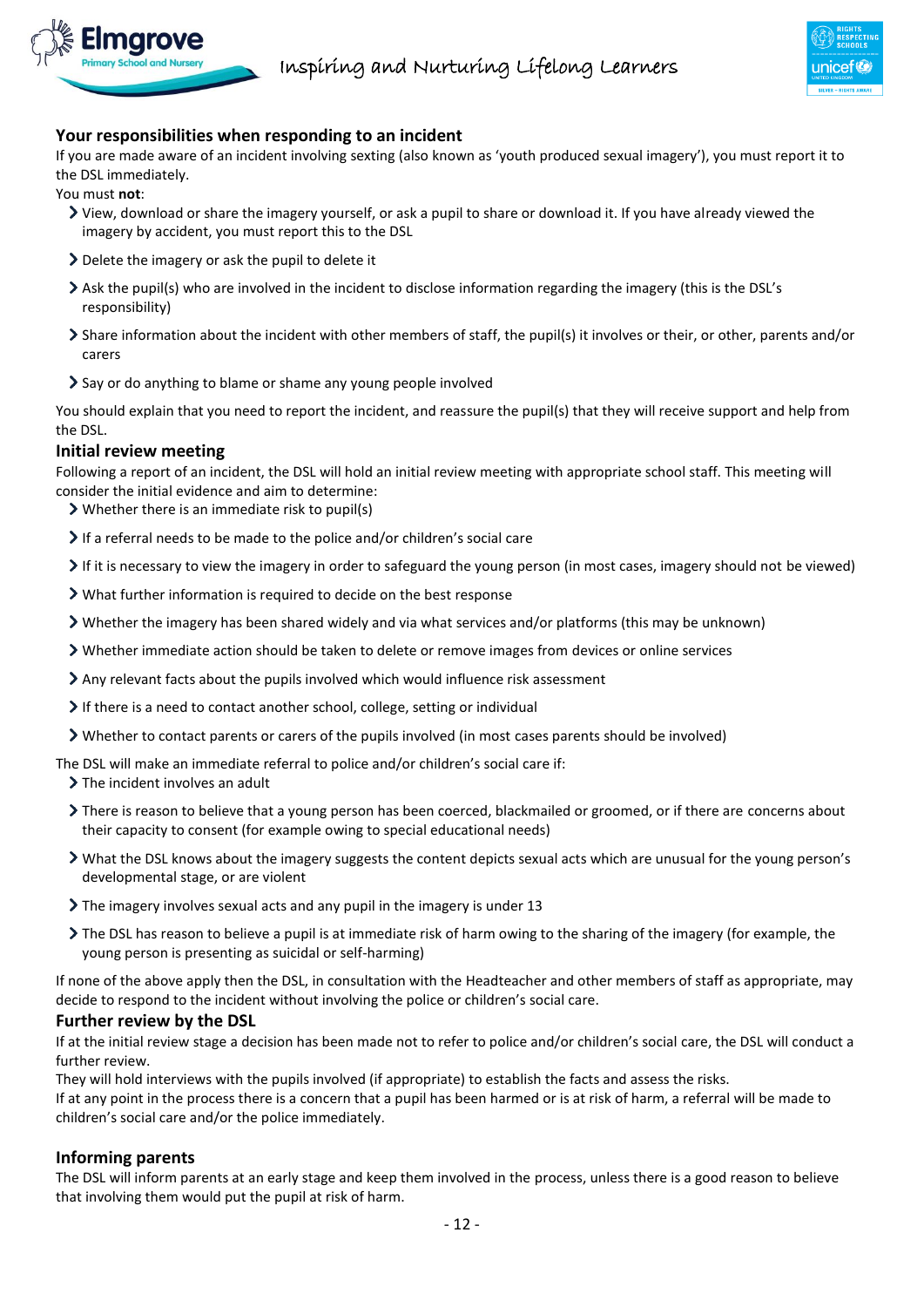

# **Referring to the police**

If it is necessary to refer an incident to the police, this will be done in liaison with Children's services, a police community support officer or dialing 101.

#### **Recording incidents**

All sexting incidents and the decisions made in responding to them will be recorded. The record-keeping arrangements set out in section 14 of this policy also apply to recording incidents of sexting.

#### **Curriculum coverage**

Pupils are taught about the issues surrounding sexting as part of our PSHE education and computing programmes. Teaching covers the following in relation to sexting:

- What it is
- > How it is most likely to be encountered
- The consequences of requesting, forwarding or providing such images, including when it is and is not abusive
- > Issues of legality
- The risk of damage to people's feelings and reputation

Pupils also learn the strategies and skills needed to manage:

- Specific requests or pressure to provide (or forward) such images
- $\triangleright$  The receipt of such images

This policy on sexting is also shared with pupils so they are aware of the processes the school will follow in the event of an incident.

#### <span id="page-12-0"></span>**8. Notifying Parents**

Where appropriate, we will discuss any concerns about a child with the child's parents. The DSL will normally do this in the event of a suspicion or disclosure.

Other staff will only talk to parents about any such concerns following consultation with the DSL.

If we believe that notifying the parents would increase the risk to the child, we will discuss this with the local authority children's social care team before doing so.

In the case of allegations of abuse made against other children, we will normally notify the parents of all the children involved.

# <span id="page-12-1"></span>**9. Pupils with Special Educational Needs and Disabilities**

We recognise that pupils with special educational needs (SEN) and disabilities can face additional safeguarding challenges. Additional barriers can exist when recognising abuse and neglect in this group, including:

- Assumptions that indicators of possible abuse such as behaviour, mood and injury relate to the child's disability without further exploration
- Pupils being more prone to peer group isolation than other pupils
- The potential for pupils with SEN and disabilities being disproportionally impacted by behaviours such as bullying, without outwardly showing any signs
- Communication barriers and difficulties in overcoming these barriers

We offer extra pastoral support for pupils with SEN and disabilities. This includes support from the SENCo and learning mentor as appropriate.

#### <span id="page-12-2"></span>**10. Pupils with a social worker**

Pupils may need a social worker due to safeguarding or welfare needs. We recognise that a child's experiences of adversity and trauma can leave them vulnerable to further harm as well as potentially creating barriers to attendance, learning, behaviour and mental health.

The DSL and all members of staff will work with and support social workers to help protect vulnerable children.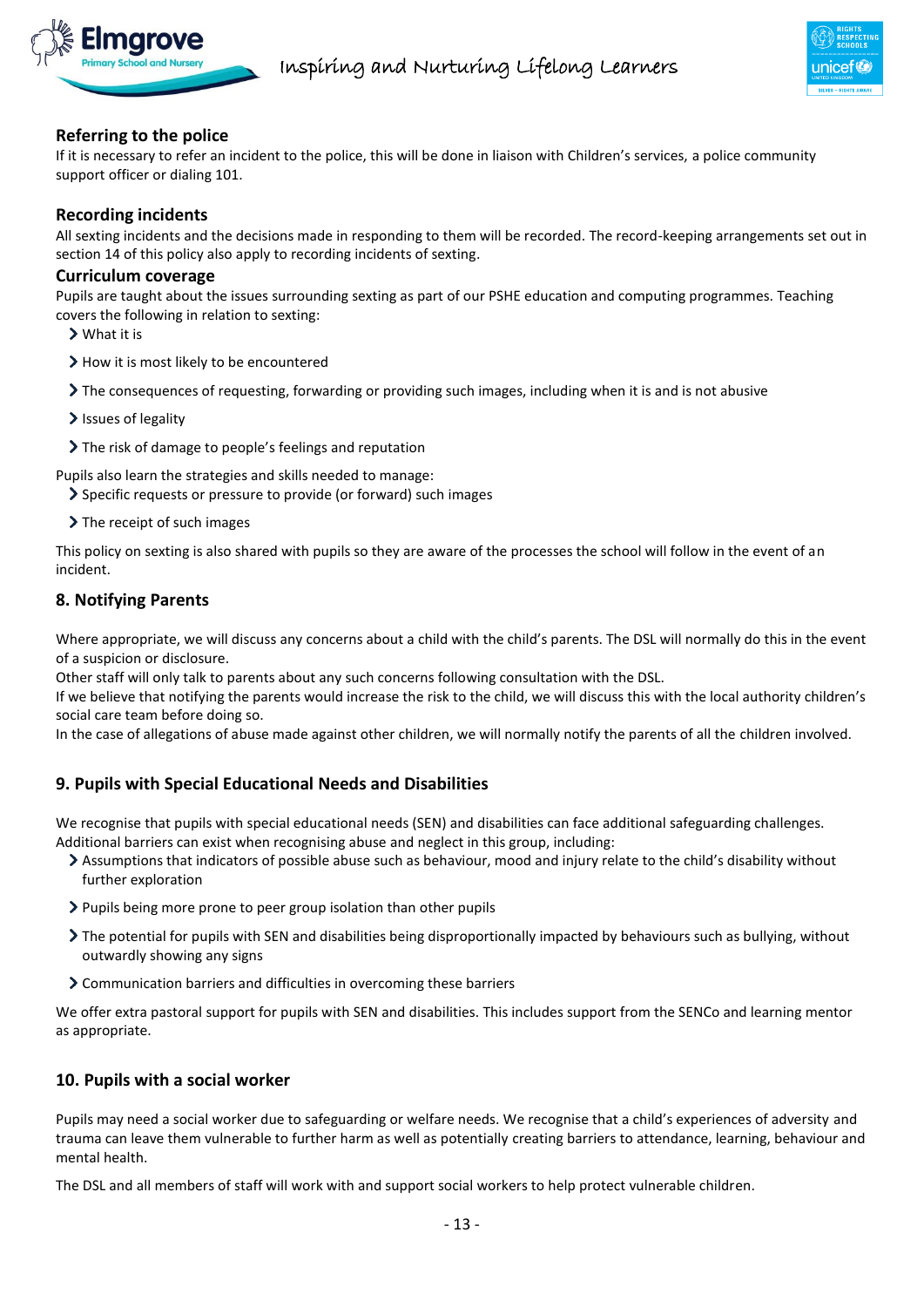

Where we are aware that a pupil has a social worker, the DSL will always consider this fact to ensure any decisions are made in the best interests of the pupil's safety, welfare and educational outcomes. For example, it will inform decisions about:

- $\geq$  Responding to unauthorised absence or missing education where there are known safeguarding risks
- ▶ The provision of pastoral and/or academic support

#### <span id="page-13-0"></span>**11. Looked-after and previously looked-after children**

We will ensure that staff have the skills, knowledge and understanding to keep looked-after children and previously looked-after children safe. In particular, we will ensure that:

- Appropriate staff have relevant information about children's looked after legal status, contact arrangements with birth parents or those with parental responsibility, and care arrangements
- The DSL has details of children's social workers and relevant virtual school heads

We have appointed a designated teacher, Mrs Gardner, who is responsible for promoting the educational achievement of looked-after children and previously looked-after children in line wit[h statutory guidance.](https://www.gov.uk/government/publications/designated-teacher-for-looked-after-children)

The designated teacher is appropriately trained and has the relevant qualifications and experience to perform the role.

As part of their role, the designated teacher will:

- Work closely with the DSL to ensure that any safeguarding concerns regarding looked-after and previously looked-after children are quickly and effectively responded to
- Work with virtual school heads to promote the educational achievement of looked-after and previously looked-after children, including discussing how pupil premium plus funding can be best used to support looked-after children and meet the needs identified in their personal education plans

#### <span id="page-13-1"></span>**12. Mobile phones and cameras**

Staff are allowed to bring their personal phones to school for their own use, but will limit such use to non-contact time when pupils are not present. Staff members' personal phones will be locked away during contact time with pupils.

Staff will not take pictures or recordings of pupils on their personal phones or cameras.

We will follow the General Data Protection Regulation and Data Protection Act 2018 when taking and storing photos and recordings for use in the school.

**Please see the Use of Mobile Technology policy and the Use of Images policy for more information.**

#### <span id="page-13-2"></span>**13. Complaints and concerns about school safeguarding policies**

#### **13.1 Complaints against staff**

Complaints against staff that are likely to require a child protection investigation will be handled in accordance with our procedures for dealing with allegations of abuse made against staff (see appendix 3).

#### **13.2 Other complaints**

If there is a complaint about our safeguarding procedures please contact **Mrs Gardner**, the Designated Safeguarding Lead, on **020 8909 2992** or email **[safeguarding@elmgrove.harrow.sch.uk](mailto:safeguarding@elmgrove.harrow.sch.uk)**.

#### **Please also see the Complaints Policy on the school website.**

#### **13.3 Whistle-blowing**

All staff and volunteers are made aware of their Whistle-blowing responsibilities and will promptly report any concerns in the interests of protecting children and staff from poor practice and or unsuitable behaviour. This includes the requirement to selfdisclose any personal information which may impact on their suitability to work in an education setting.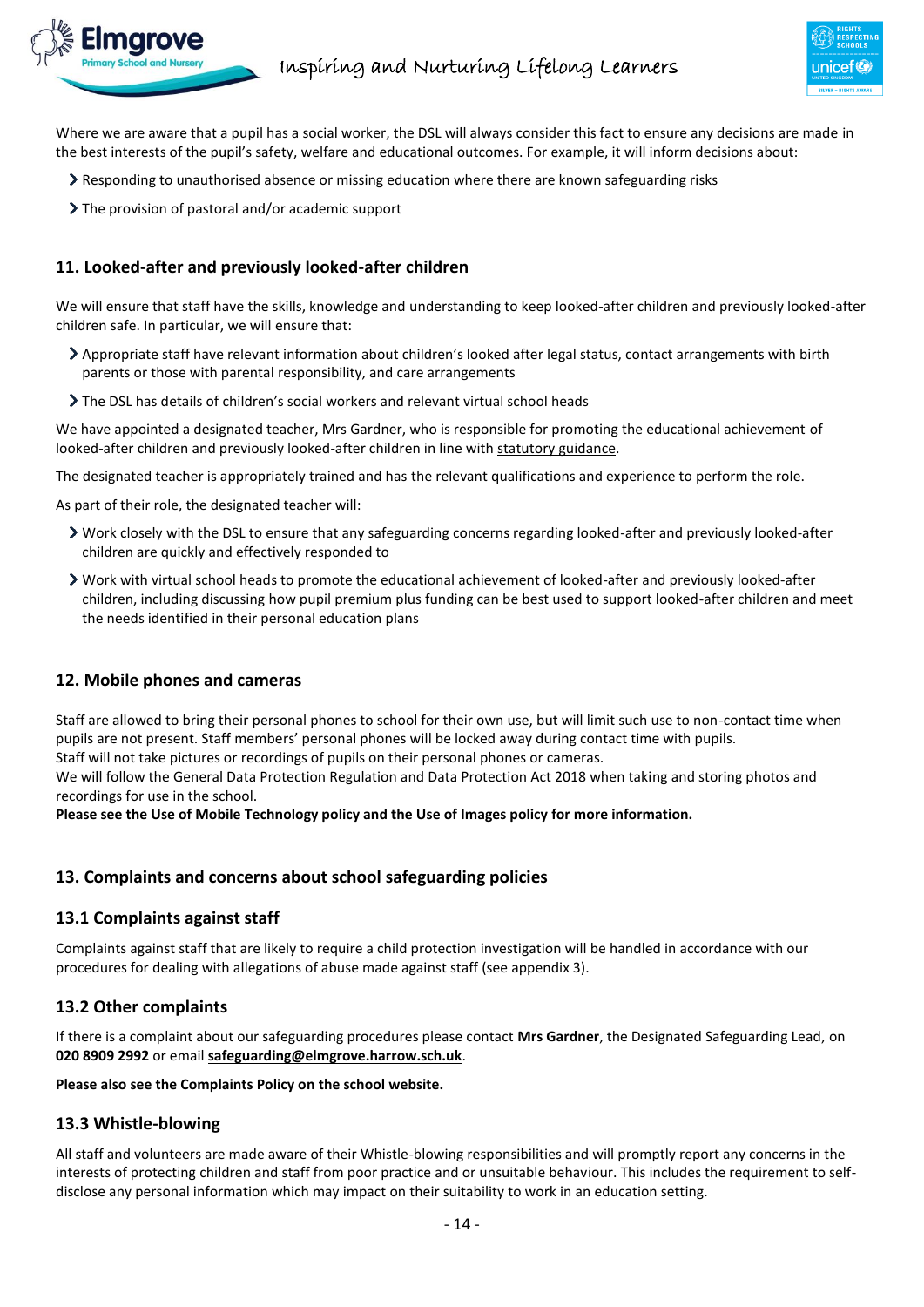

Where internal reporting arrangements are viewed not to have been taken seriously or with sufficient rigour, any member of staff can raise concerns externally if the matter is not resolved by the Headteacher or Chair of Governors e.g. via the Local Authority's Designated Officer for Managing Allegations; Children's Services or the Government's Whistle-blowing report line: 0800 028 0285.

#### **Please also refer to the Whistleblowing policy for more information.**

# <span id="page-14-0"></span>**14. Record-keeping**

We will hold records in line with our records retention schedule.

All safeguarding concerns, discussions, decisions made and the reasons for those decisions, must be recorded in writing. If you are in any doubt about whether to record something, discuss it with the DSL.

Non-confidential records will be easily accessible and available. Confidential information and records will be held securely and only available to those who have a right or professional need to see them.

Safeguarding records relating to individual children will be retained for a reasonable period of time after they have left the school.

If a child for whom the school has, or has had, safeguarding concerns moves to another school, the DSL will ensure that their child protection file is forwarded promptly and securely, and separately from the main pupil file. In addition, if the concerns are significant or complex, and/or social services are involved, the DSL will speak to the DSL of the receiving school and provide information to enable them to have time to make any necessary preparations to ensure the safety of the child. Records can be paper based and electronic.

# **Please see the Records Management Policy and Guidance on the Transfer of Child Protection Files for more information.**

In addition:

Appendix 2 sets out our policy on record-keeping specifically with respect to recruitment and pre-employment checks

<span id="page-14-1"></span>Appendix 3 sets out our policy on record-keeping with respect to allegations of abuse made against staff

# **15. Training**

# **15.1 All staff**

All staff members will undertake safeguarding and child protection training at induction, including on whistle-blowing procedures, to ensure they understand the school's safeguarding systems and their responsibilities, and can identify signs of possible abuse or neglect. This training will be regularly updated and will be in line with advice from the 3 safeguarding partners. All staff will have training on the government's anti-radicalisation strategy, Prevent, to enable them to identify children at risk of being drawn into terrorism and to challenge extremist ideas.

Staff will also receive regular safeguarding and child protection updates (for example, through emails, e-bulletins and staff meetings) as required, but at least annually.

Contractors who are provided through a private finance initiative (PFI) or similar contract will also receive safeguarding training. Volunteers will receive appropriate training, if applicable.

# **15.2 The DSL and Deputies**

The DSL and deputies will undertake child protection and safeguarding training at least every 2 years. In addition, they will update their knowledge and skills at regular intervals and at least annually (for example, through ebulletins, meeting other DSLs, or taking time to read and digest safeguarding developments). They will also undertake Prevent awareness training.

#### **15.3 Governors**

All governors receive training about safeguarding, to make sure they have the knowledge and information needed to perform their functions and understand their responsibilities.

As the chair of governors may be required to act as the 'case manager' in the event that an allegation of abuse is made against the Headteacher, they receive training in managing allegations for this purpose.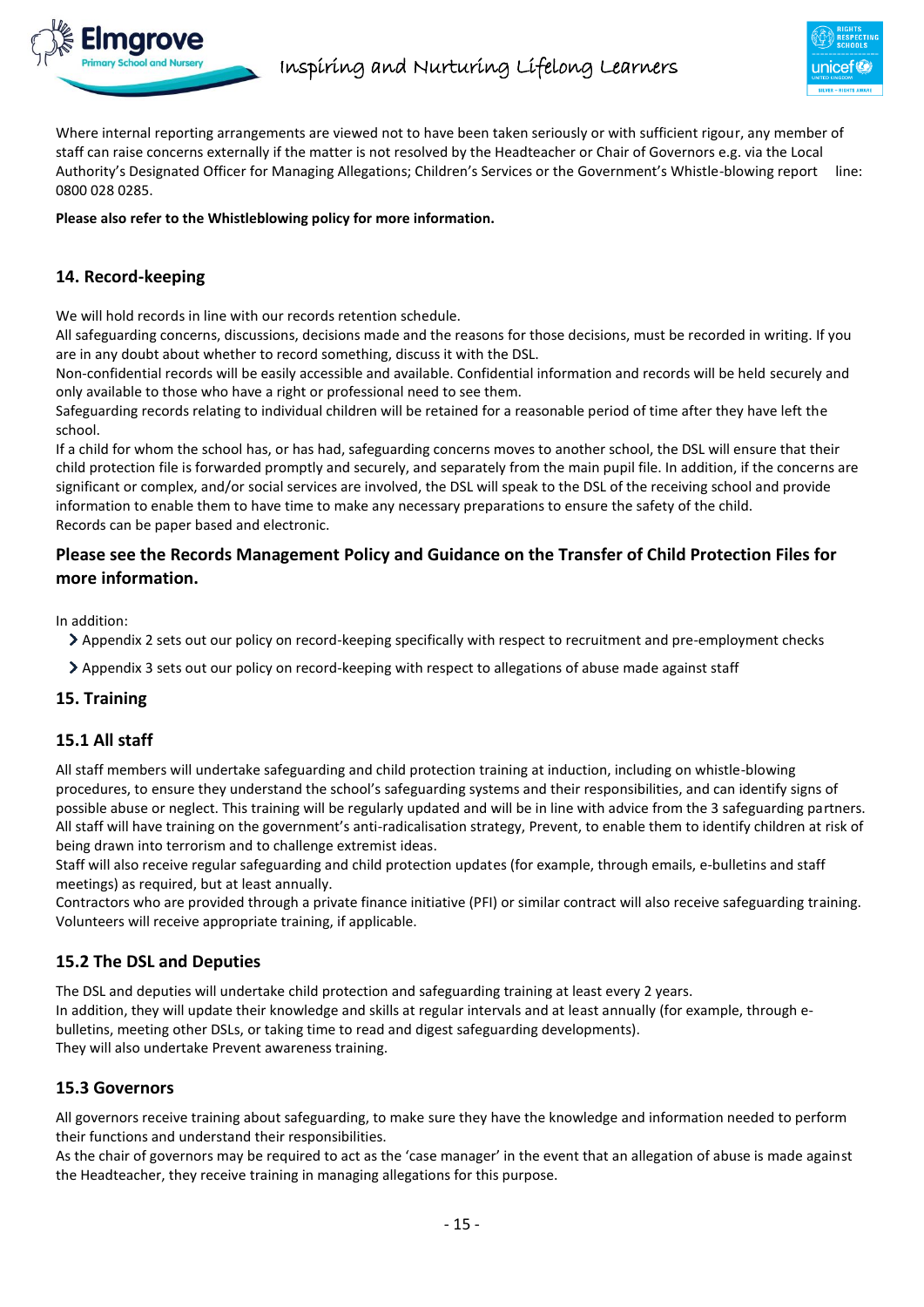



# **15.4 Recruitment – interview panels**

At least one person conducting any interview for a post at the school will have undertaken safer recruitment training. This will cover, as a minimum, the contents of the Department for Education's statutory guidance, Keeping Children Safe in Education, and will be in line with local safeguarding procedures.

# **15.5 Staff who have contact with pupils and families**

All staff who have contact with children and families will have supervisions which will provide them with support, coaching and training, promote the interests of children and allow for confidential discussions of sensitive issues.

#### <span id="page-15-0"></span>**16. Monitoring arrangements**

This policy will be reviewed **annually** by **Mrs Gardner (Deputy Head).** At every review, it will be approved by the full governing board.

#### <span id="page-15-1"></span>**17. Links with other policies**

This policy links to the following policies and procedures:

| Alcohol and Drug Misuse                                                   | Induction Guidance for Experienced Staff                                 |
|---------------------------------------------------------------------------|--------------------------------------------------------------------------|
| Anti bullying                                                             | <b>Intimate Care Policy</b>                                              |
| Anti radicalisation                                                       | Leave of Absence (staff)                                                 |
| Attendance                                                                | Managing Unacceptable Behaviour by Parents, Carers or<br><b>Visitors</b> |
| Behaviour                                                                 | Marking                                                                  |
| CCTV                                                                      | Mobile technology                                                        |
| <b>Child Protection (inc allegations against staff)</b>                   | <b>Online Safety</b>                                                     |
| Children going missing from education                                     | Pay                                                                      |
| Children not collected from school                                        | Physical Intervention                                                    |
| <b>Children with medical needs</b>                                        | Privacy Notice (Parents and Pupils)                                      |
| Code of conduct                                                           | Privacy Notice (Governors and Volunteers)                                |
| Collection at the end of the day                                          | Privacy Notice (Staff)                                                   |
| Computing                                                                 | Protocol for Anaphylactic shock                                          |
| <b>Concerns and complaints procedure</b>                                  | PSHE policy                                                              |
| Data protection                                                           | <b>Records Management</b>                                                |
| <b>DBS</b>                                                                | <b>Recruitment and Selection Procedure</b>                               |
| Designated Teacher (looked-after and<br>previously looked-after children) | References Procedure                                                     |
| <b>Disciplinary Procedure</b>                                             | <b>Relationships Education (RSE)</b>                                     |
| Email policy for Staff                                                    | Safeguarding Checklist                                                   |
| <b>Educational Visits</b>                                                 | <b>School Dog</b>                                                        |
| <b>Educational Visits checklist</b>                                       | Science                                                                  |
| <b>Equal Opportunities</b>                                                | Security                                                                 |
| <b>Equality scheme, Objectives and Statement</b>                          | <b>SEND</b>                                                              |
| <b>EYFS policy statement</b>                                              | <b>SEND Information Report</b>                                           |
| <b>Fabricated or Induced Illness</b>                                      | <b>Separated Parents Policy</b>                                          |
| Family - School Partnership Policy                                        | <b>Smoke Free</b>                                                        |
| <b>Financial Control Procedures full</b>                                  | <b>Staff Development</b>                                                 |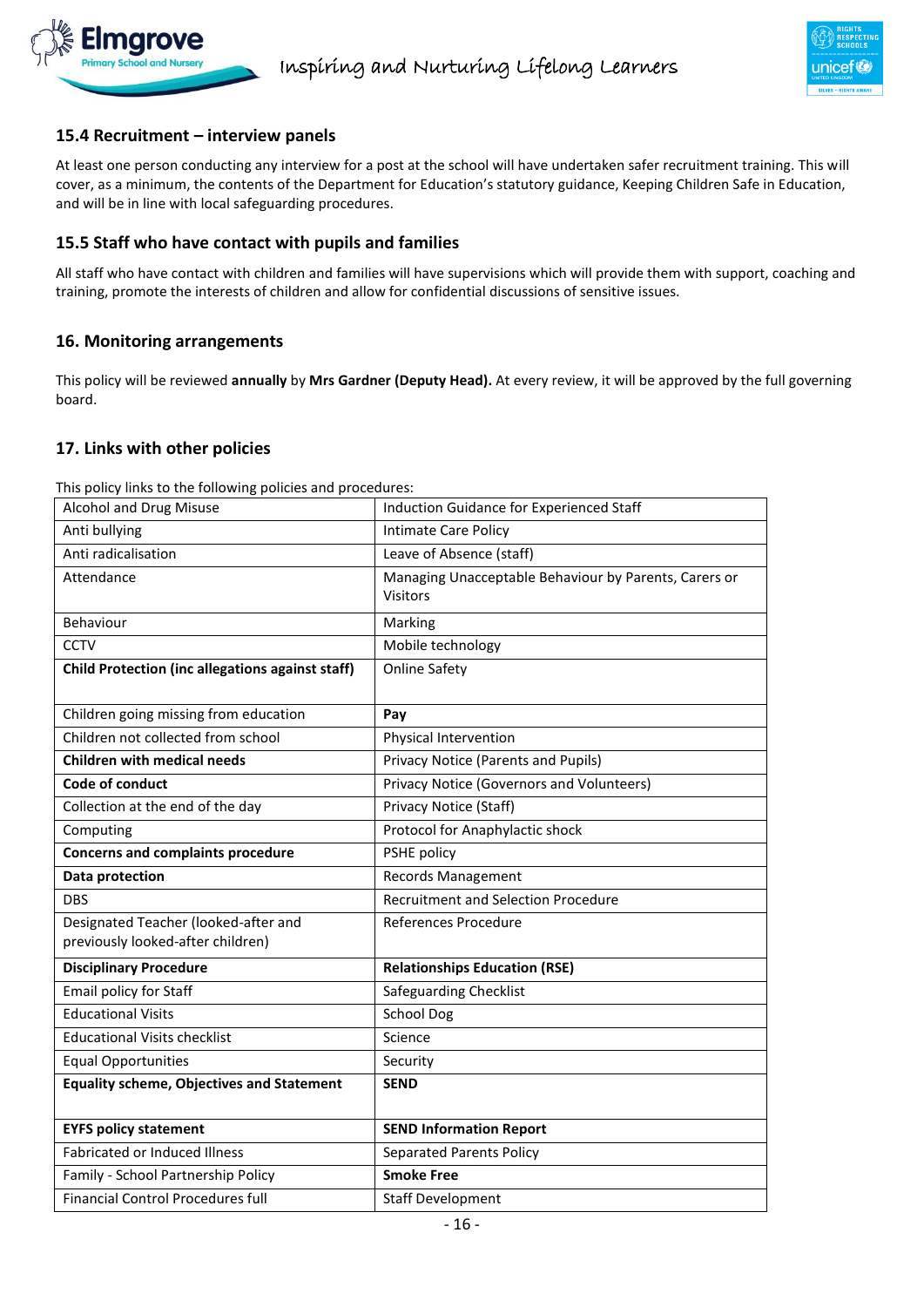



| <b>Freedom of Information</b>                  | <b>Staffing Structure</b>                          |
|------------------------------------------------|----------------------------------------------------|
| Gifts and Hospitality policy                   | Supply Teacher Information R-6                     |
| Guidance on employing a tutor                  | Teaching and Learning                              |
| Guide for staff facing allegations             | Guidance on the transfer of child protection files |
| Harassment and discrimination                  | Twitter                                            |
| Health and Safety Policy LA                    | Use of Images                                      |
| <b>Health and Safety Guidance including</b>    | Video Conferencing (with adults)                   |
| <b>Evacuation Procedures</b>                   |                                                    |
| <b>Health and Safety Risk Assessments</b>      | Video Conferencing (with pupils)                   |
| <b>HSCB Allegations Management</b>             | <b>Volunteer Procedures</b>                        |
| HSIP code of conduct for keeping children safe | Whistleblowing                                     |
| in education                                   |                                                    |
| ICT agreement pupils                           | Work Placement Leaflet                             |
| ICT agreement staff                            |                                                    |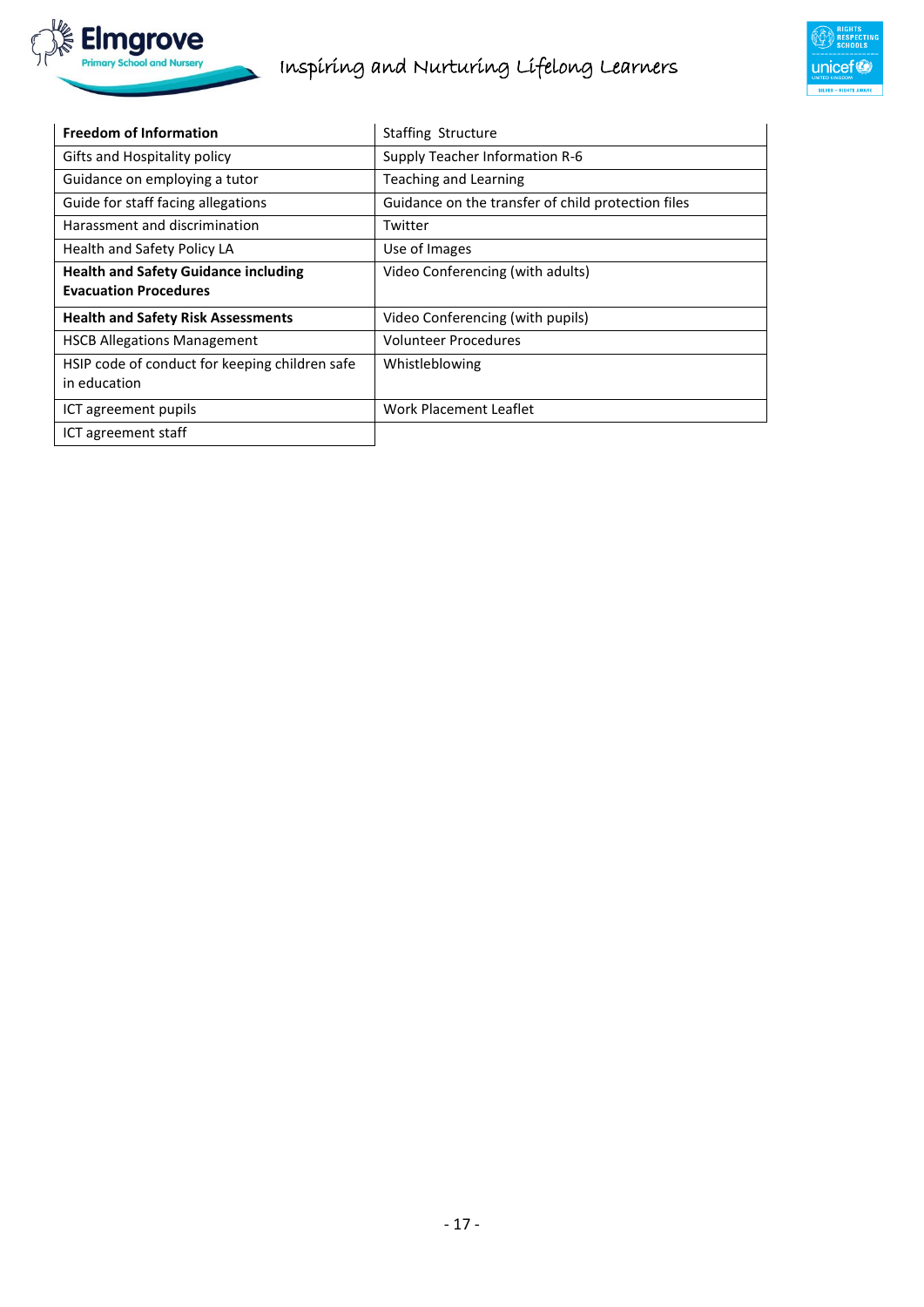

**These appendices are based on the Department for Education's statutory guidance, Keeping Children Safe in Education.**

# <span id="page-17-0"></span>**Appendix 1: Types of Abuse**

Abuse, including neglect, and safeguarding issues are rarely standalone events that can be covered by one definition or label. In most cases, multiple issues will overlap.

**Physical Abuse** may involve hitting, shaking, throwing, poisoning, burning or scalding, drowning, suffocating or otherwise causing physical harm to a child. Physical harm may also be caused when a parent or carer fabricates the symptoms of, or deliberately induces, illness in a child.

**Emotional Abuse** is the persistent emotional maltreatment of a child such as to cause severe and adverse effects on the child's emotional development. Some level of emotional abuse is involved in all types of maltreatment of a child, although it may occur alone.

Emotional abuse may involve:

- Conveying to a child that they are worthless or unloved, inadequate, or valued only insofar as they meet the needs of another person
- Not giving the child opportunities to express their views, deliberately silencing them or 'making fun' of what they say or how they communicate
- Age or developmentally inappropriate expectations being imposed on children. These may include interactions that are beyond a child's developmental capability, as well as overprotection and limitation of exploration and learning, or preventing the child participating in normal social interaction
- Seeing or hearing the ill-treatment of another
- Serious bullying (including cyberbullying), causing children frequently to feel frightened or in danger, or the exploitation or corruption of children

**Sexual Abuse** involves forcing or enticing a child or young person to take part in sexual activities, not necessarily involving a high level of violence, whether or not the child is aware of what is happening. The activities may involve:

- Physical contact, including assault by penetration (for example rape or oral sex) or non-penetrative acts such as masturbation, kissing, rubbing and touching outside of clothing
- Non-contact activities, such as involving children in looking at, or in the production of, sexual images, watching sexual activities, encouraging children to behave in sexually inappropriate ways, or grooming a child in preparation for abuse (including via the internet)

Sexual abuse is not solely perpetrated by adult males. Women can also commit acts of sexual abuse, as can other children. **Neglect** is the persistent failure to meet a child's basic physical and/or psychological needs, likely to result in the serious impairment of the child's health or development. Neglect may occur during pregnancy as a result of maternal substance abuse. Once a child is born, neglect may involve a parent or carer failing to:

- Provide adequate food, clothing and shelter (including exclusion from home or abandonment)
- Protect a child from physical and emotional harm or danger
- Ensure adequate supervision (including the use of inadequate care-givers)
- Ensure access to appropriate medical care or treatment

It may also include neglect of, or unresponsiveness to, a child's basic emotional needs.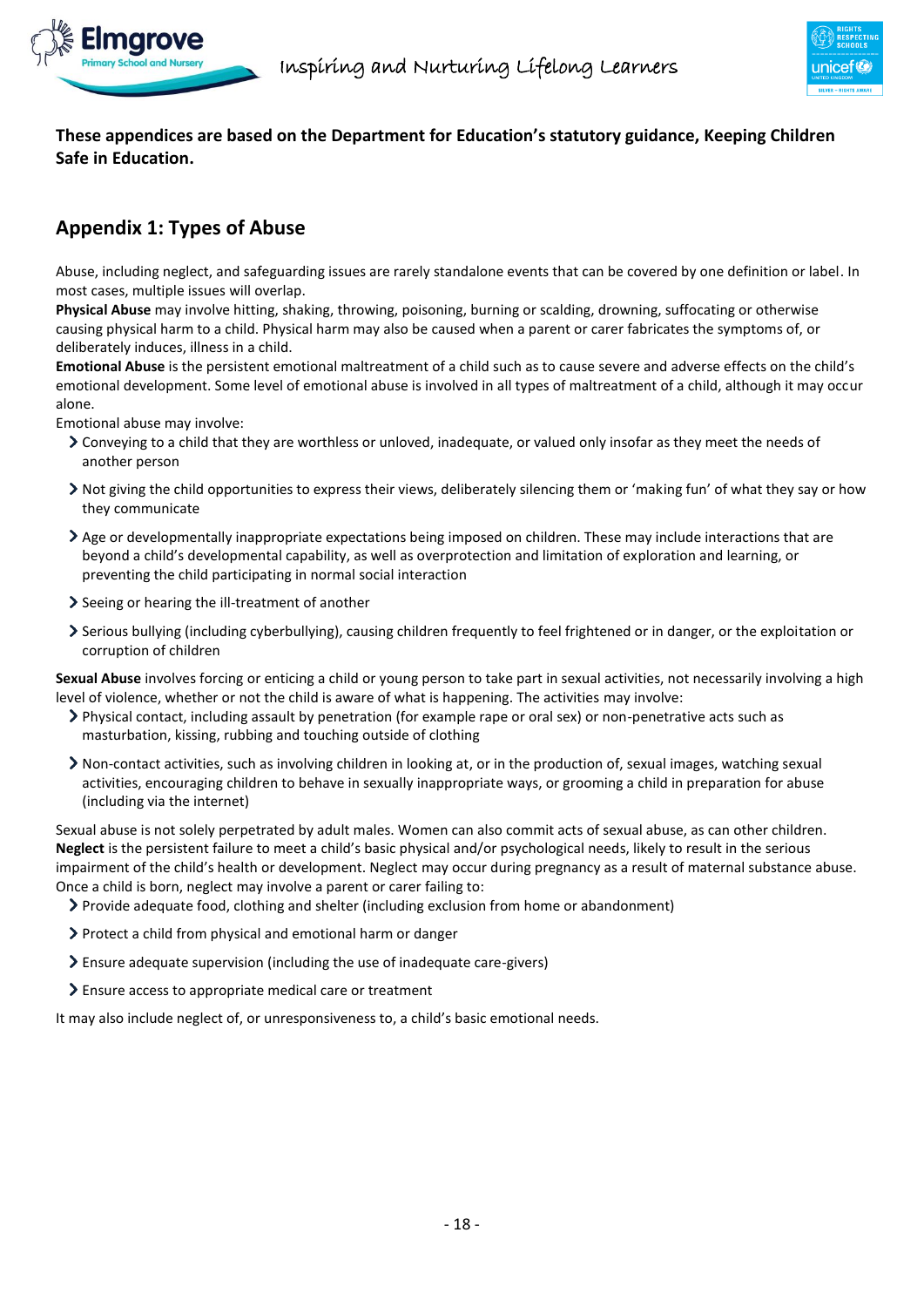



# <span id="page-18-0"></span>**Appendix 2: Safer Recruitment and DBS Checks – Policy and Procedures**

We will record all information on the checks carried out in the school's single central record (SCR). Copies of these checks, where appropriate, will be held in individuals' personnel files. We follow requirements and best practice in retaining copies of these checks, as set out below.

#### **New Staff**

When appointing new staff, we will:

- Verify their identity
- Obtain (via the applicant) an enhanced Disclosure and Barring Service (DBS) certificate, including barred list information for those who will be engaging in regulated activity (see definition below). We will not keep a copy of this for longer than 6 months
- $\geq$  Obtain a separate barred list check if they will start work in regulated activity before the DBS certificate is available
- Verify their mental and physical fitness to carry out their work responsibilities
- Verify their right to work in the UK. We will keep a copy of this verification for the duration of the member of staff's employment and for 2 years afterwards
- Verify their professional qualifications, as appropriate
- $\geq$  Ensure they are not subject to a prohibition order if they are employed to be a teacher
- Carry out further additional checks, as appropriate, on candidates who have lived or worked outside of the UK, including (where relevant) any teacher sanctions or restrictions imposed by a European Economic Area professional regulating authority, and criminal records checks or their equivalent

We will ensure that appropriate checks are carried out to ensure that individuals are not disqualified under the 2018 Childcare Disqualification Regulations and Childcare Act 2006. Where we take a decision that an individual falls outside of the scope of these regulations and we do not carry out such checks, we will retain a record of our assessment on the individual's personnel file. This will include our evaluation of any risks and control measures put in place, and any advice sought.

We will ask for written information about previous employment history and check that information is not contradictory or incomplete

We will seek references on all short-listed candidates, including internal candidates, before interview. We will scrutinise these and resolve any concerns before confirming appointments. The references requested will ask specific questions about the suitability of the applicant to work with children.

**Regulated Activity** means a person who will be:

- Responsible, on a regular basis in a school or college, for teaching, training, instructing, caring for or supervising children; or
- Carrying out paid, or unsupervised unpaid, work regularly in a school or college where that work provides an opportunity for contact with children; or
- $\geq$  Engaging in intimate or personal care or overnight activity, even if this happens only once and regardless of whether they are supervised or not

# **Please also see Recruitment and Selection procedures**

# **Existing Staff**

If we have concerns about an existing member of staff's suitability to work with children, we will carry out all the relevant checks as if the individual was a new member of staff. We will also do this if an individual moves from a post that is not regulated activity to one that is.

We will refer to the DBS anyone who has harmed, or poses a risk of harm, to a child or vulnerable adult where:

We believe the individual has engaged in [relevant conduct;](https://www.gov.uk/guidance/making-barring-referrals-to-the-dbs#relevant-conduct-in-relation-to-children) or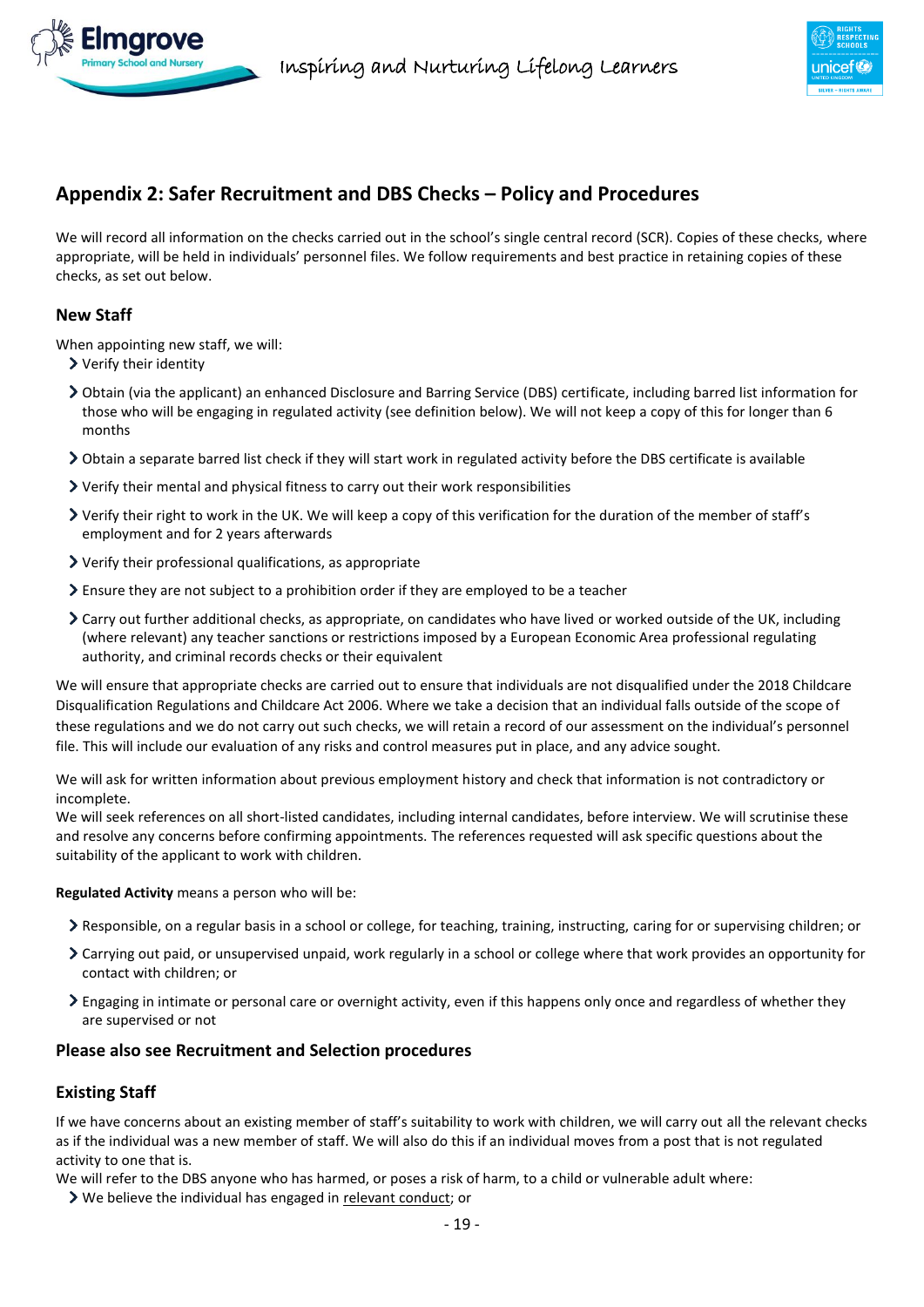

- The individual has received a caution or conviction for a relevant offence, or there is reason to believe the individual has committed a listed relevant offence, under the [Safeguarding Vulnerable Groups Act 2006 \(Prescribed Criteria and](http://www.legislation.gov.uk/uksi/2009/37/contents/made)  [Miscellaneous Provisions\) Regulations 2009;](http://www.legislation.gov.uk/uksi/2009/37/contents/made) or
- The 'harm test' is satisfied in respect of the individual (i.e. they may harm a child or vulnerable adult or put them at risk of harm); and
- The individual has been removed from working in regulated activity (paid or unpaid) or would have been removed if they had not left

# **Agency and Third-Party Staff**

We will obtain written notification from any agency or third-party organisation that it has carried out the necessary safer recruitment checks that we would otherwise perform. We will also check that the person presenting themselves for work is the same person on whom the checks have been made.

# **Contractors**

We will ensure that any contractor, or any employee of the contractor, who is to work at the school has had the appropriate level of DBS check (this includes contractors who are provided through a PFI or similar contract). This will be:

- An enhanced DBS check with barred list information for contractors engaging in regulated activity
- An enhanced DBS check, not including barred list information, for all other contractors who are not in regulated activity but whose work provides them with an opportunity for regular contact with children

We will obtain the DBS check for self-employed contractors.

We will not keep copies of such checks for longer than 6 months.

Contractors who have not had any checks will not be allowed to work unsupervised or engage in regulated activity under any circumstances.

We will check the identity of all contractors and their staff on arrival at the school.

For self-employed contractors such as music teachers or sports coaches, we will ensure that appropriate checks are carried out to ensure that individuals are not disqualified under the 2018 Childcare Disqualification Regulations and Childcare Act 2006. Where we decide that an individual falls outside of the scope of these regulations and we do not carry out such checks, we will retain a record of our assessment. This will include our evaluation of any risks and control measures put in place, and any advice sought.

# **Trainee/Student teachers**

Where applicants for initial teacher training are salaried by us, we will ensure that all necessary checks are carried out. Where trainee teachers are fee-funded, we will obtain written confirmation from the training provider that necessary checks have been carried out and that the trainee has been judged by the provider to be suitable to work with children. In both cases, this includes checks to ensure that individuals are not disqualified under the 2018 Childcare Disqualification Regulations and Childcare Act 2006.

# **Volunteers**

We will:

- Never leave an unchecked volunteer unsupervised or allow them to work in regulated activity
- Obtain an enhanced DBS check with barred list information for all volunteers who are new to working in regulated activity
- Carry out a risk assessment when deciding whether to seek an enhanced DBS check without barred list information for any volunteers not engaging in regulated activity. We will retain a record of this risk assessment
- Ensure that appropriate checks are carried out to ensure that individuals are not disqualified under the 2018 Childcare Disqualification Regulations and Childcare Act 2006. Where we decide that an individual falls outside of the scope of these regulations and we do not carry out such checks, we will retain a record of our assessment. This will include our evaluation of any risks and control measures put in place, and any advice sought

#### **Governors**

All governors will have an enhanced DBS check without barred list information.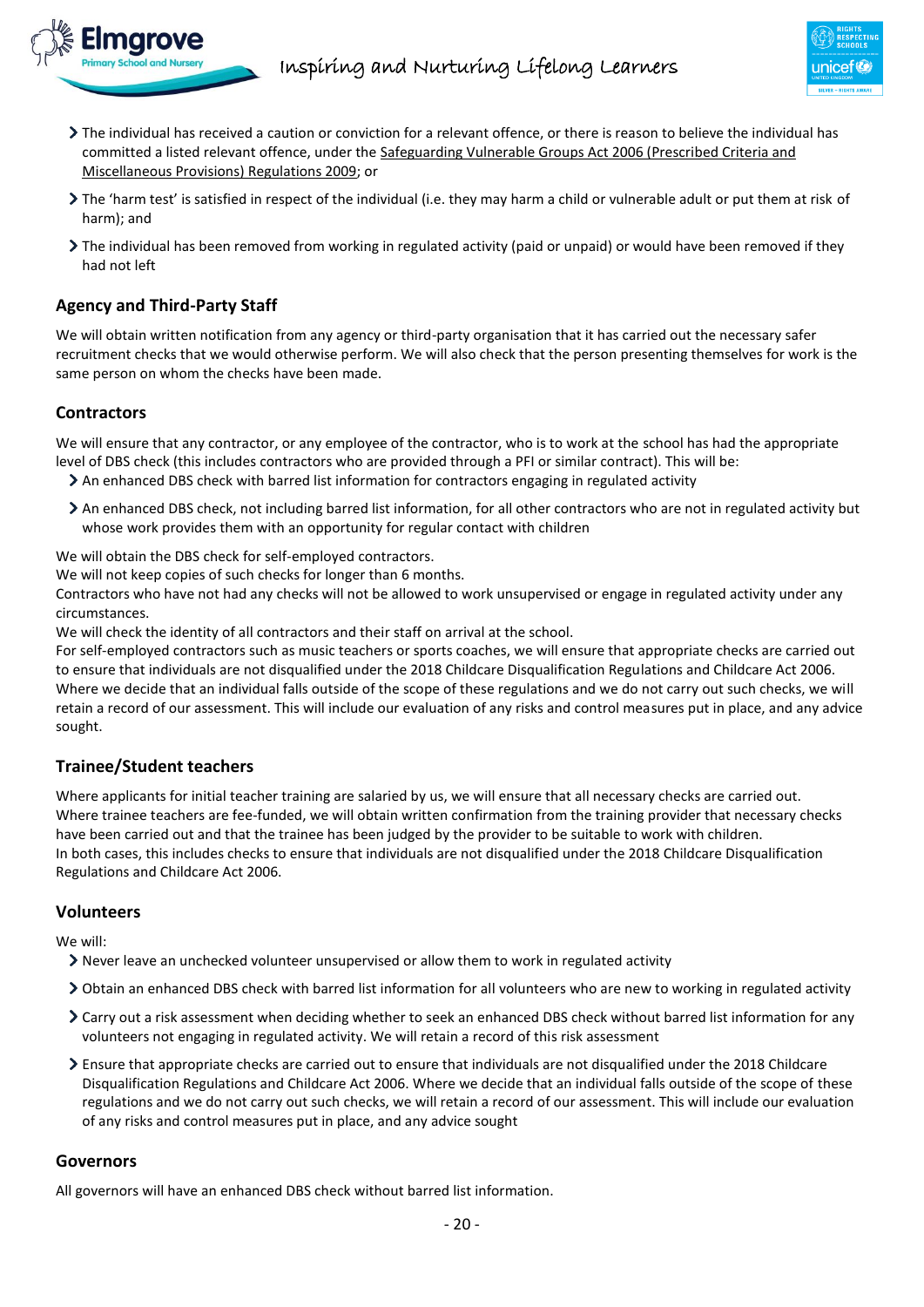

They will have an enhanced DBS check with barred list information if working in regulated activity.

All governors will also have a section 128 check (as a section 128 direction disqualifies an individual from being a maintained school governor).

#### **Staff working in alternative provision settings**

Where we place a pupil with an alternative provision provider, we obtain written confirmation from the provider that they have carried out the appropriate safeguarding checks on individuals working there that we would otherwise perform.

#### **Adults who supervise pupils on work experience**

When organising work experience, we will ensure that policies and procedures are in place to protect children from harm. We will also consider whether it is necessary for barred list checks to be carried out on the individuals who supervise a pupil under 16 on work experience. This will depend on the specific circumstances of the work experience, including the nature of the supervision, the frequency of the activity being supervised, and whether the work is regulated activity.

# **Pupils staying with host families**

Where the school makes arrangements for pupils to be provided with care and accommodation by a host family to which they are not related (for example, during a foreign exchange visit), we will request enhanced DBS checks with barred list information on those people.

Where the school is organising such hosting arrangements overseas and host families cannot be checked in the same way, we will work with our partner schools abroad to ensure that similar assurances are undertaken prior to the visit.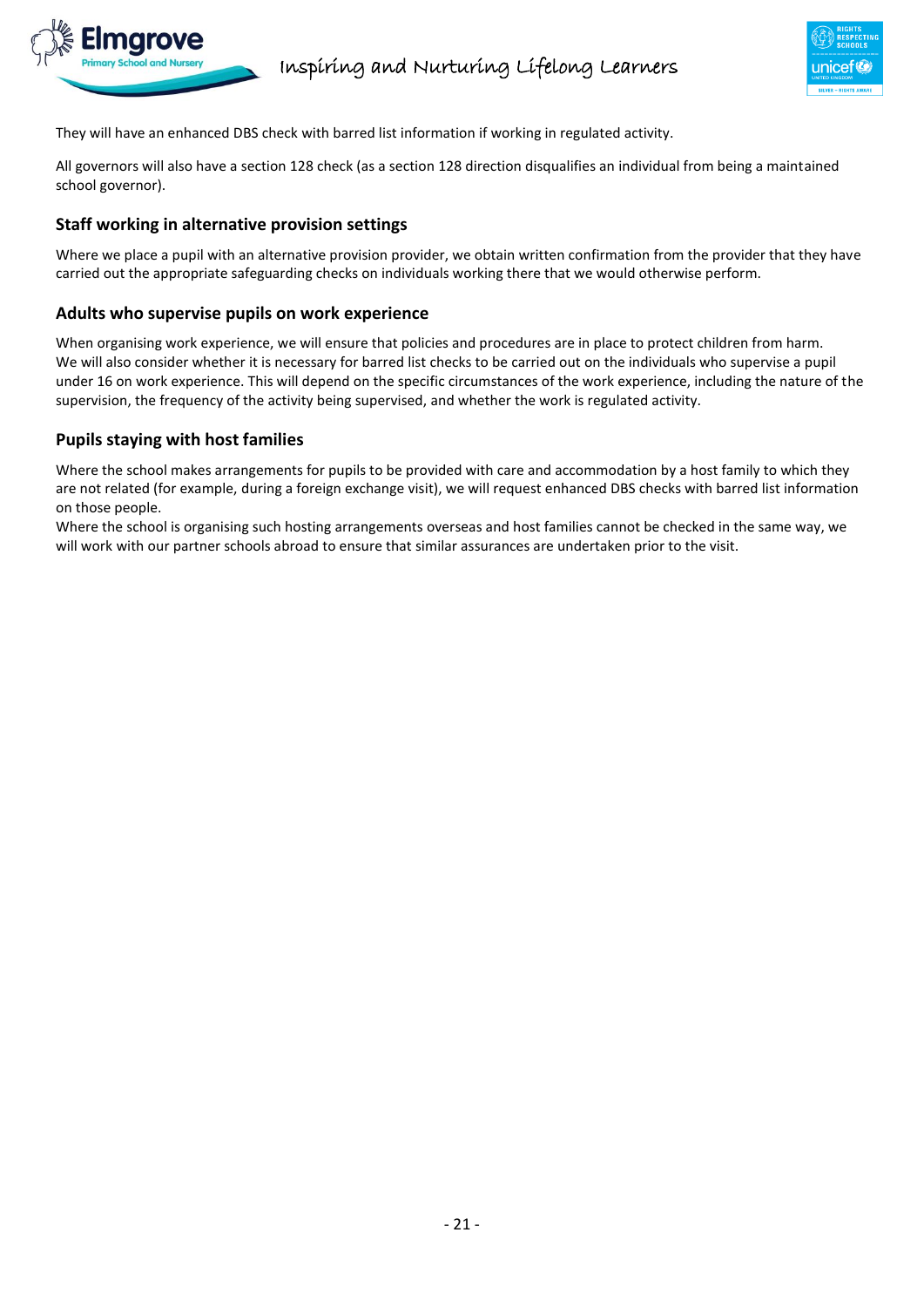

# <span id="page-21-0"></span>**Appendix 3: Allegations of Abuse Made Against Staff**

This section of this policy applies to all cases in which it is alleged that a current member of staff, including a supply teacher or volunteer, has:

- Behaved in a way that has harmed a child, or may have harmed a child, or
- Possibly committed a criminal offence against or related to a child, or
- Behaved towards a child or children in a way that indicates he or she may pose a risk of harm to children, or
- $\geq$  Behaved or may have behaved in a way that indicates they may not be suitable to work with children

It applies regardless of whether the alleged abuse took place in the school. Allegations against a teacher who is no longer teaching and historical allegations of abuse will be referred to the police.

We will deal with any allegation of abuse against a member of staff or volunteer very quickly, in a fair and consistent way that provides effective child protection while also supporting the individual who is the subject of the allegation. Our procedures for dealing with allegations will be applied with common sense and judgement.

# **Suspension of the accused until the case is resolved**

Suspension will not be the default position, and will only be considered in cases where there is reason to suspect that a child or other children is/are at risk of harm, or the case is so serious that it might be grounds for dismissal. In such cases, we will only suspend an individual if we have considered all other options available and there is no reasonable alternative. Based on an assessment of risk, we will consider alternatives such as:

Redeployment within the school so that the individual does not have direct contact with the child or children concerned

- $\geq$  Providing an assistant to be present when the individual has contact with children
- Redeploying the individual to alternative work in the school so that they do not have unsupervised access to children
- Moving the child or children to classes where they will not come into contact with the individual, making it clear that this is not a punishment and parents have been consulted
- Temporarily redeploying the individual to another role in a different location, for example to an alternative school or other work for the local authority

# **Definitions for outcomes of allegation investigations**

- **Substantiated:** there is sufficient evidence to prove the allegation
- **Malicious:** there is sufficient evidence to disprove the allegation and there has been a deliberate act to deceive
- **False:** there is sufficient evidence to disprove the allegation
- **Unsubstantiated:** there is insufficient evidence to either prove or disprove the allegation (this does not imply guilt or innocence)
- **Unfounded**: to reflect cases where there is no evidence or proper basis which supports the allegation being made

# **Procedure for dealing with allegations**

In the event of an allegation that meets the criteria above, the Headteacher (or Chair of Governors where the Headteacher is the subject of the allegation) – the 'case manager' – will take the following steps:

- Immediately discuss the allegation with the designated officer at the local authority. This is to consider the nature, content and context of the allegation and agree a course of action, including whether further enquiries are necessary to enable a decision on how to proceed, and whether it is necessary to involve the police and/or children's social care services. (The case manager may, on occasion, consider it necessary to involve the police *before* consulting the designated officer – for example, if the accused individual is deemed to be an immediate risk to children or there is evidence of a possible criminal offence. In such cases, the case manager will notify the designated officer as soon as practicably possible after contacting the police)
- Inform the accused individual of the concerns or allegations and likely course of action as soon as possible after speaking to the designated officer (and the police or children's social care services, where necessary). Where the police and/or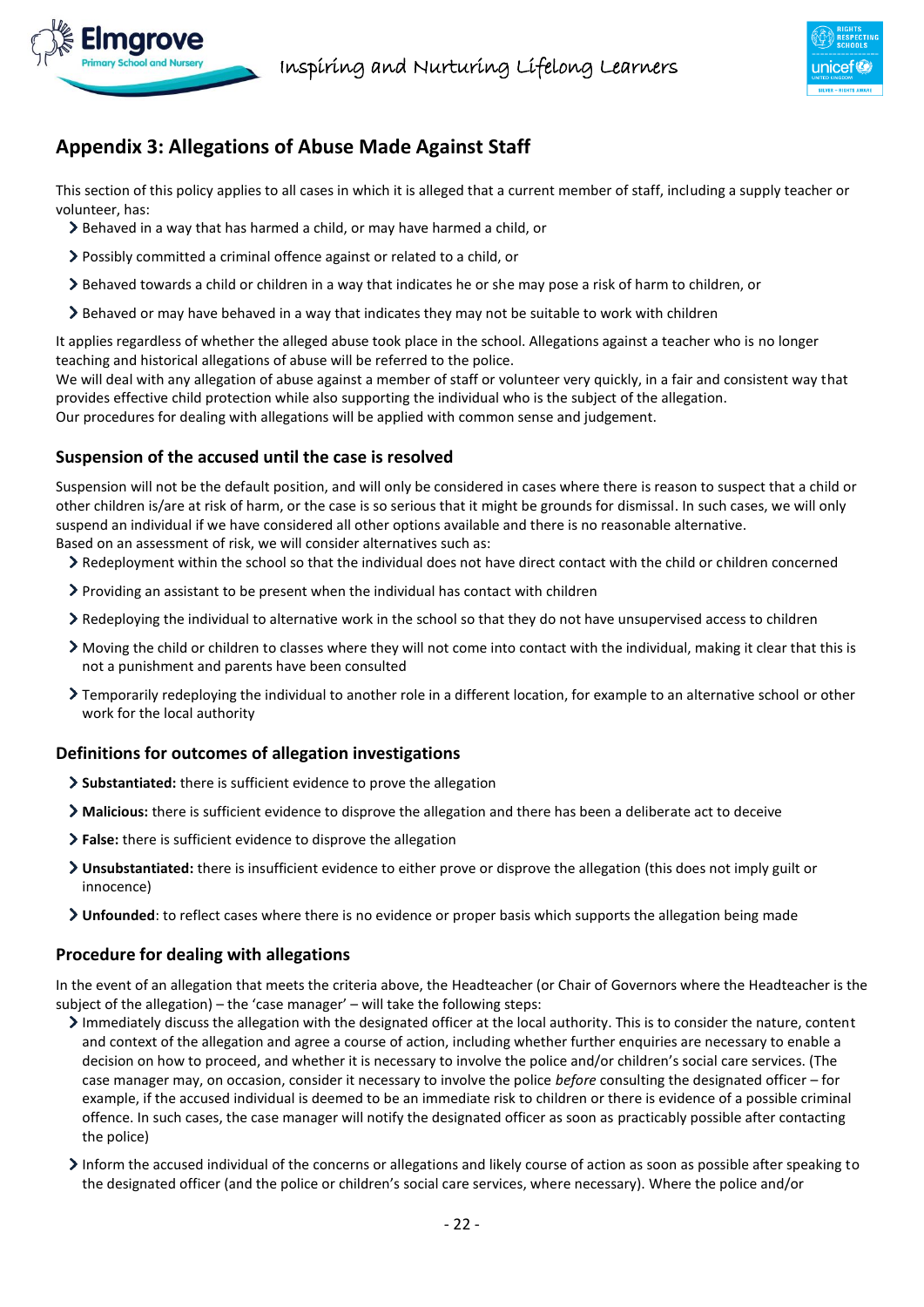children's social care services are involved, the case manager will only share such information with the individual as has been agreed with those agencies

- Where appropriate (in the circumstances described above), carefully consider whether suspension of the individual from contact with children at the school is justified or whether alternative arrangements such as those outlined above can be put in place. Advice will be sought from the designated officer, police and/or children's social care services, as appropriate
- **If immediate suspension is considered necessary**, agree and record the rationale for this with the designated officer. The record will include information about the alternatives to suspension that have been considered, and why they were rejected. Written confirmation of the suspension will be provided to the individual facing the allegation or concern within 1 working day, and the individual will be given a named contact at the school and their contact details
- **If it is decided that no further action is to be taken** in regard to the subject of the allegation or concern, record this decision and the justification for it and agree with the designated officer what information should be put in writing to the individual and by whom, as well as what action should follow both in respect of the individual and those who made the initial allegation
- **If it is decided that further action is needed**, take steps as agreed with the designated officer to initiate the appropriate action in school and/or liaise with the police and/or children's social care services as appropriate
- Provide effective support for the individual facing the allegation or concern, including appointing a named representative to keep them informed of the progress of the case and considering what other support is appropriate.
- Inform the parents or carers of the child/children involved about the allegation as soon as possible if they do not already know (following agreement with children's social care services and/or the police, if applicable). The case manager will also inform the parents or carers of the requirement to maintain confidentiality about any allegations made against teachers (where this applies) while investigations are ongoing. Any parent or carer who wishes to have the confidentiality restrictions removed in respect of a teacher will be advised to seek legal advice
- Keep the parents or carers of the child/children involved informed of the progress of the case and the outcome, where there is not a criminal prosecution, including the outcome of any disciplinary process (in confidence)
- Make a referral to the DBS where it is thought that the individual facing the allegation or concern has engaged in conduct that harmed or is likely to harm a child, or if the individual otherwise poses a risk of harm to a child

We will inform Ofsted of any allegations of serious harm or abuse by any person living, working, or looking after children at the premises (whether the allegations relate to harm or abuse committed on the premises or elsewhere), and any action taken in respect of the allegations. This notification will be made as soon as reasonably possible and always within 14 days of the allegations being made.

If the school is made aware that the secretary of state has made an interim prohibition order in respect of an individual, we will immediately suspend that individual from teaching, pending the findings of the investigation by the Teaching Regulation Agency. Where the police are involved, wherever possible the local authority will ask the police at the start of the investigation to obtain consent from the individuals involved to share their statements and evidence for use in the school's disciplinary process, should this be required at a later point.

# **Additional considerations for supply staff**

If there are concerns or an allegation is made against someone not directly employed by the school, such as supply staff provided by an agency, we will take the actions below in addition to our standard procedures.

- We will not decide to stop using a supply teacher due to safeguarding concerns without finding out the facts and liaising with our local authority designated officer to determine a suitable outcome
- The governing board will discuss with the agency whether it is appropriate to suspend the supply teacher, or redeploy them to another part of the school, while the school carries out the investigation
- We will involve the agency fully, but the school will take the lead in collecting the necessary information and providing it to the local authority designated officer as required
- We will address issues such as information sharing, to ensure any previous concerns or allegations known to the agency are taken into account (we will do this, for example, as part of the allegations management meeting or by liaising directly with the agency where necessary)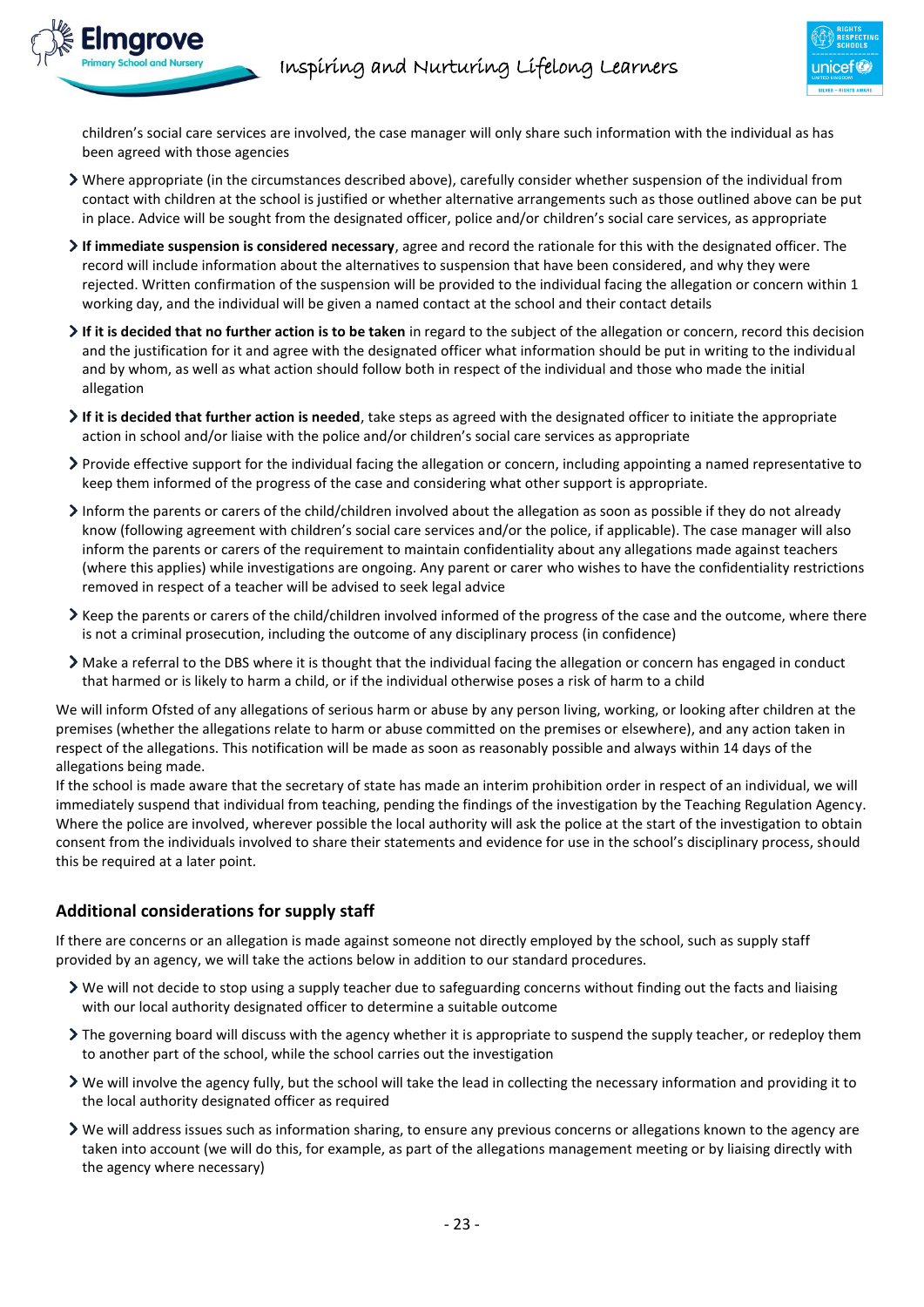

When using an agency, we will inform them of our process for managing allegations, and keep them updated about our policies as necessary, and will invite the agency's HR manager or equivalent to meetings as appropriate.

#### **Timescales**

- Any cases where it is clear immediately that the allegation is unsubstantiated or malicious will be resolved within 1 week
- If the nature of an allegation does not require formal disciplinary action, we will institute appropriate action within 3 working days
- If a disciplinary hearing is required and can be held without further investigation, we will hold this within 15 working days

# **Specific Actions**

#### **Action following a criminal investigation or prosecution**

The case manager will discuss with the local authority's designated officer whether any further action, including disciplinary action, is appropriate and, if so, how to proceed, taking into account information provided by the police and/or children's social care services.

#### **Conclusion of a case where the allegation is substantiated**

If the allegation is substantiated and the individual is dismissed or the school ceases to use their services, or the individual resigns or otherwise ceases to provide their services, the case manager and the school's personnel adviser will discuss with the designated officer whether to make a referral to the DBS for consideration of whether inclusion on the barred lists is required. If they think that the individual has engaged in conduct that has harmed (or is likely to harm) a child, or if they think the person otherwise poses a risk of harm to a child, they must make a referral to the DBS.

If the individual concerned is a member of teaching staff, the case manager and personnel adviser will discuss with the designated officer whether to refer the matter to the Teaching Regulation Agency to consider prohibiting the individual from teaching.

#### **Individuals returning to work after suspension**

If it is decided on the conclusion of a case that an individual who has been suspended can return to work, the case manager will consider how best to facilitate this.

The case manager will also consider how best to manage the individual's contact with the child or children who made the allegation, if they are still attending the school.

#### **Unsubstantiated or malicious allegations**

If an allegation is shown to be deliberately invented, or malicious, the Headteacher, or other appropriate person in the case of an allegation against the Headteacher, will consider whether any disciplinary action is appropriate against the pupil(s) who made it, or whether the police should be asked to consider whether action against those who made the allegation might be appropriate, even if they are not a pupil.

# **Confidentiality**

The school will make every effort to maintain confidentiality and guard against unwanted publicity while an allegation is being investigated or considered.

The case manager will take advice from the local authority's designated officer, police and children's social care services, as appropriate, to agree:

- Who needs to know about the allegation and what information can be shared
- How to manage speculation, leaks and gossip, including how to make parents or carers of a child/children involved aware of their obligations with respect to confidentiality
- What, if any, information can be reasonably given to the wider community to reduce speculation
- How to manage press interest if, and when, it arises

# **Record-keeping**

The case manager will maintain clear records about any case where the allegation or concern meets the criteria above and store them on the individual's confidential personnel file for the duration of the case. Such records will include:

A clear and comprehensive summary of the allegation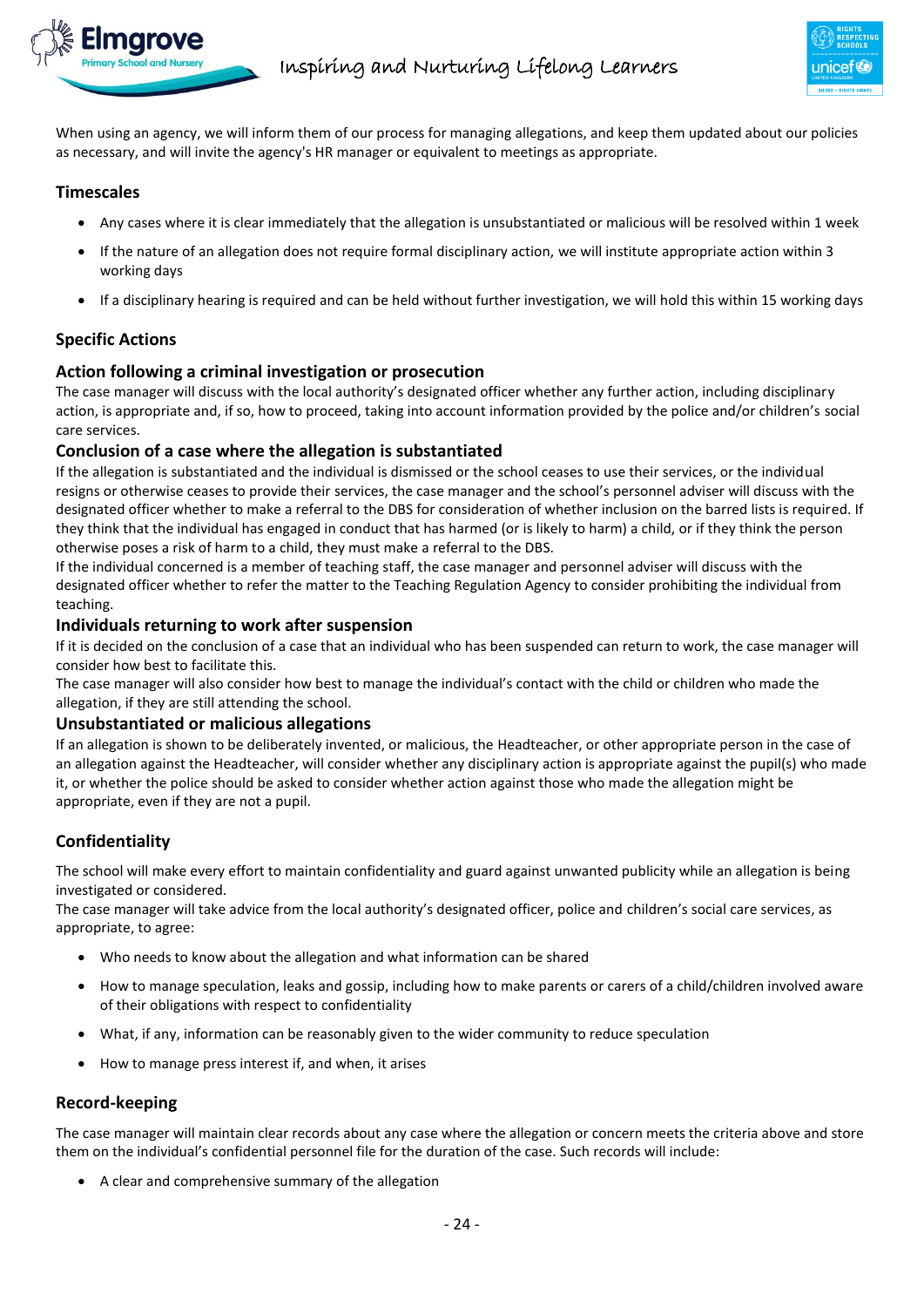

- Details of how the allegation was followed up and resolved
- Notes of any action taken and decisions reached (and justification for these, as stated above)

If an allegation or concern is not found to have been malicious, the school will retain the records of the case on the individual's confidential personnel file, and provide a copy to the individual.

Where records contain information about allegations of sexual abuse, we will preserve these for the Independent Inquiry into Child Sexual Abuse (IICSA), for the term of the inquiry. We will retain all other records at least until the individual has reached normal pension age, or for 10 years from the date of the allegation if that is longer.

The records of any allegation that is found to be malicious will be deleted from the individual's personnel file.

#### **References**

When providing employer references, we will not refer to any allegation that has been proven to be false, unsubstantiated or malicious or any history of allegations where all such allegations have been proven to be false, unsubstantiated or malicious.

#### **Learning lessons**

After any cases where the allegations are *substantiated*, we will review the circumstances of the case with the local authority's designated officer to determine whether there are any improvements that we can make to the school's procedures or practice to help prevent similar events in the future.

This will include consideration of (as applicable):

- Issues arising from the decision to suspend the member of staff
- The duration of the suspension
- Whether or not the suspension was justified
- The use of suspension when the individual is subsequently reinstated. We will consider how future investigations of a similar nature could be carried out without suspending the individual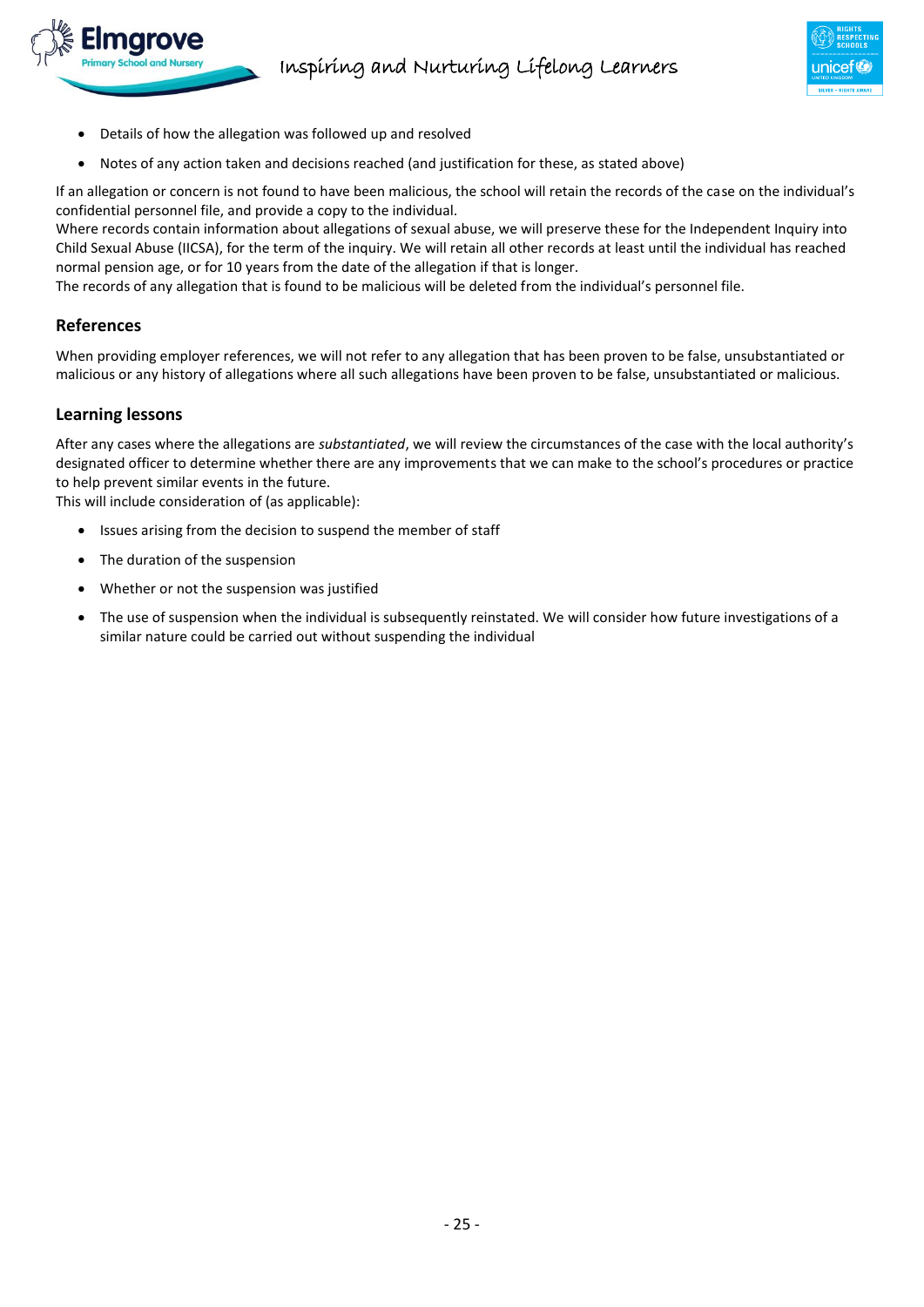

# <span id="page-25-0"></span>**Appendix 4: Specific Safeguarding Issues**

This appendix is based on the advice in annex A of Keeping Children Safe in Education.

Annex A also includes information on further issues to be aware of, including children's involvement in the court system, children with family members in prison, and county lines.

# **Children missing from education**

A child going missing from education, particularly repeatedly, can be a warning sign of a range of safeguarding issues. This might include abuse or neglect, such as sexual abuse or exploitation or child criminal exploitation, or issues such as mental health problems, substance abuse, radicalisation, FGM or forced marriage.

There are many circumstances where a child may become missing from education, but some children are particularly at risk. These include children who:

- > Are at risk of harm or neglect
- > Are at risk of forced marriage or FGM
- Come from Gypsy, Roma, or Traveler families
- > Come from the families of service personnel
- So missing or run away from home or care
- $\geq$  Are supervised by the youth justice system
- **>** Cease to attend a school
- > Come from new migrant families

We will follow our procedures for unauthorised absence and for dealing with children who go missing from education, particularly on repeat occasions, to help identify the risk of abuse and neglect, including sexual exploitation, and to help prevent the risks of going missing in future. This includes informing the local authority if a child leaves the school without a new school being named, and adhering to requirements with respect to sharing information with the local authority, when applicable, when removing a child's name from the admission register at non-standard transition points.

Staff will be trained in signs to look out for and the individual triggers to be aware of when considering the risks of potential safeguarding concerns which may be related to being missing, such as travelling to conflict zones, FGM and forced marriage.

If a staff member suspects that a child is suffering from harm or neglect, we will follow local child protection procedures, including with respect to making reasonable enquiries. We will make an immediate referral to the local authority children's social care team, and the police, if the child is suffering or likely to suffer from harm, or in immediate danger.

# **Child criminal exploitation**

Child criminal exploitation (CCE) is a form of abuse where an individual or group takes advantage of an imbalance of power to coerce, control, manipulate or deceive a child into criminal activity, in exchange for something the victim needs or wants, and/or for the financial or other advantage of the perpetrator or facilitator, and/or through violence or the threat of violence.

The abuse can be perpetrated by males or females, and children or adults. It can be a one-off occurrence or a series of incidents over time, and range from opportunistic to complex organised abuse.

The victim can be exploited even when the activity appears to be consensual. It does not always involve physical contact and can happen online. For example, young people may be forced to work in cannabis factories, coerced into moving drugs or money across the country (county lines), forced to shoplift or pickpocket, or to threaten other young people.

Indicators of CCE can include a child:

- Appearing with unexplained gifts or new possessions
- Associating with other young people involved in exploitation
- $\triangleright$  Suffering from changes in emotional wellbeing
- Misusing drugs and alcohol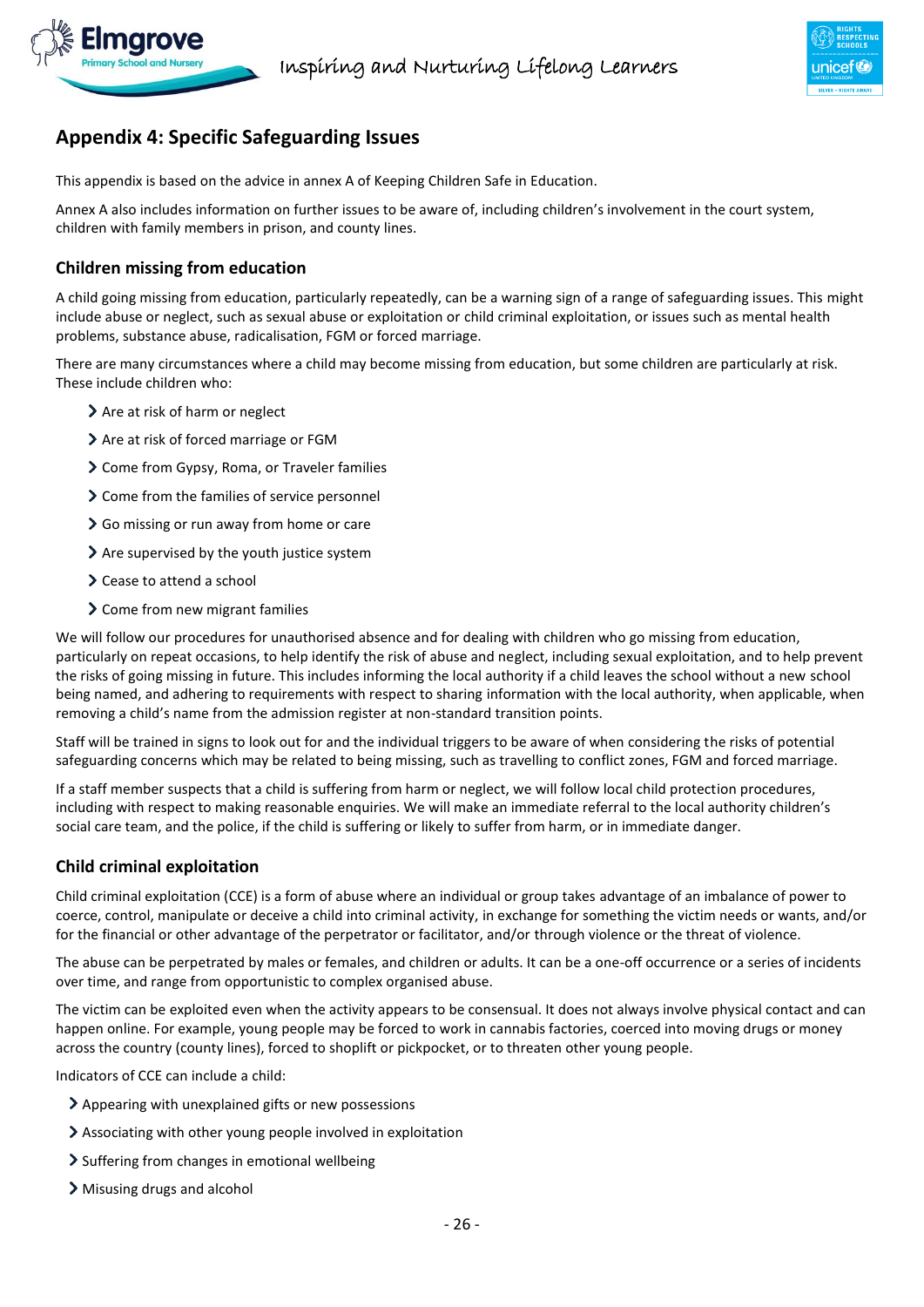

- Going missing for periods of time or regularly coming home late
- Regularly missing school or education
- $\triangleright$  Not taking part in education

If a member of staff suspects CCE, they will discuss this with the DSL. The DSL will trigger the local safeguarding procedures, including a referral to the local authority's children's social care team and the police, if appropriate.

#### **Child sexual exploitation**

Child sexual exploitation (CSE) is a form of abuse where an individual or group takes advantage of an imbalance of power to coerce, manipulate or deceive a child into sexual activity, in exchange for something the victim needs or wants and/or for the financial advantage or increased status of the perpetrator or facilitator. It may, or may not, be accompanied by violence or threats of violence.

The abuse can be perpetrated by males or females, and children or adults. It can be a one-off occurrence or a series of incidents over time, and range from opportunistic to complex organised abuse.

The victim can be exploited even when the activity appears to be consensual. Children or young people who are being sexually exploited may not understand that they are being abused. They often trust their abuser and may be tricked into believing they are in a loving, consensual relationship.

CSE can include both physical contact (penetrative and non-penetrative acts) and non-contact sexual activity. It can also happen online. For example, young people may be persuaded or forced to share sexually explicit images of themselves, have sexual conversations by text, or take part in sexual activities using a webcam. CSE may also occur without the victim's immediate knowledge, for example through others copying videos or images.

In addition to the CCE indicators above, indicators of CSE can include a child:

- > Having an older boyfriend or girlfriend
- Suffering from sexually transmitted infections or becoming pregnant

If a member of staff suspects CSE, they will discuss this with the DSL. The DSL will trigger the local safeguarding procedures, including a referral to the local authority's children's social care team and the police, if appropriate.

#### **Domestic abuse**

Children can witness and be adversely affected by domestic abuse and/or violence at home where it occurs between family members. In some cases, a child may blame themselves for the abuse or may have had to leave the family home as a result.

Exposure to domestic abuse and/or violence can have a serious, long-lasting emotional and psychological impact on children.

If police are called to an incident of domestic abuse and any children in the household have experienced the incident, the police will inform the key adult in school (usually the designated safeguarding lead) before the child or children arrive at school the following day. This is the procedure where police forces are part o[f Operation Encompass.](https://www.operationencompass.org/)

The DSL will provide support according to the child's needs and update records about their circumstances.

#### **Homelessness**

Being homeless or being at risk of becoming homeless presents a real risk to a child's welfare.

The DSL and deputies will be aware of contact details and referral routes in to the local housing authority so they can raise/progress concerns at the earliest opportunity (where appropriate and in accordance with local procedures).

Where a child has been harmed or is at risk of harm, the DSL will also make a referral to children's social care.

#### **So-called 'honour-based' abuse (including FGM and forced marriage)**

So-called 'honour-based' abuse (HBA) encompasses incidents or crimes committed to protect or defend the honour of the family and/or community, including FGM, forced marriage, and practices such as breast ironing.

Abuse committed in this context often involves a wider network of family or community pressure and can include multiple perpetrators.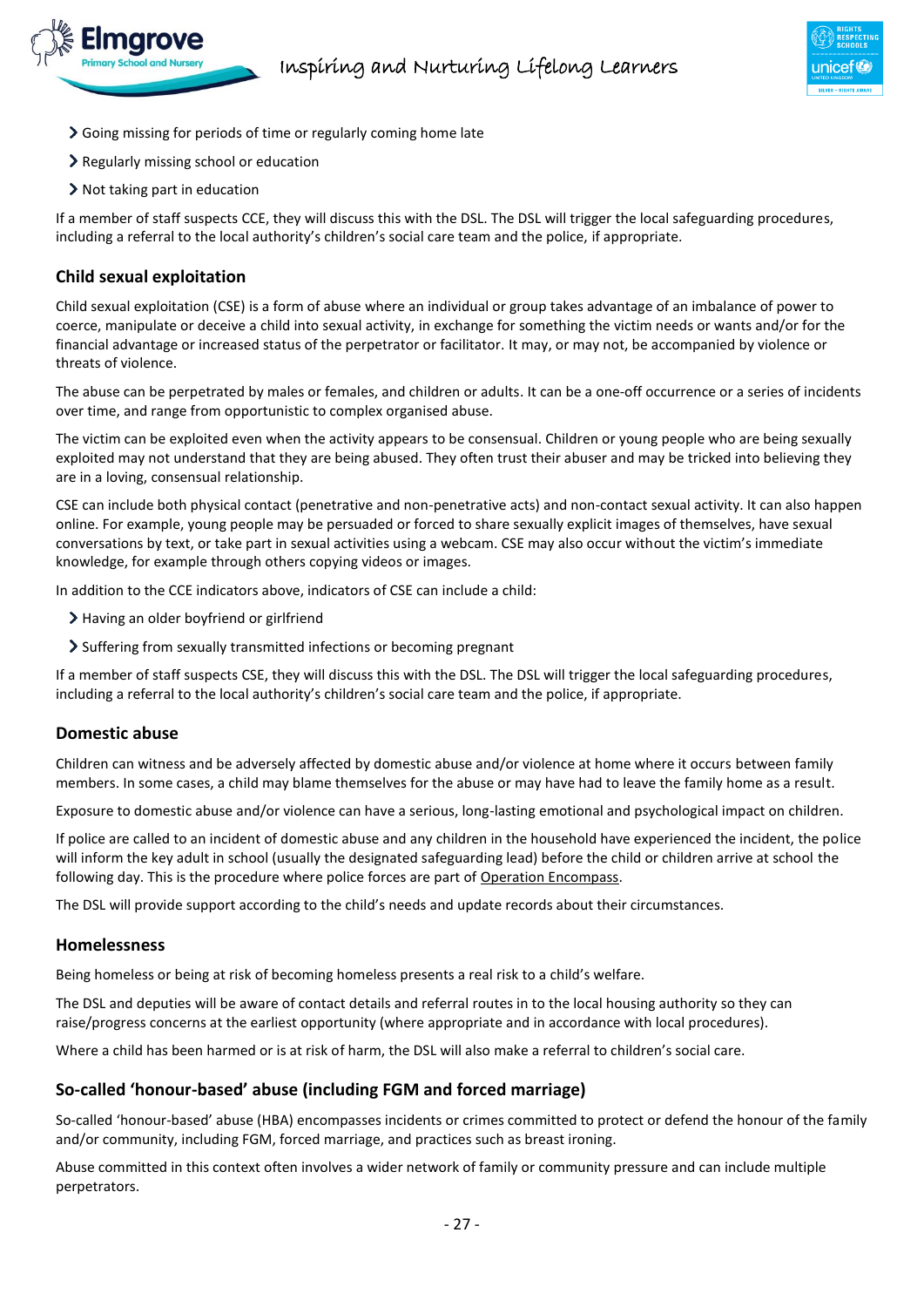

All forms of HBA are abuse and will be handled and escalated as such. All staff will be alert to the possibility of a child being at risk of HBA or already having suffered it. If staff have a concern, they will speak to the DSL, who will activate local safeguarding procedures.

#### **FGM**

The DSL will make sure that staff have access to appropriate training to equip them to be alert to children affected by FGM or at risk of FGM.

Section 7.3 of this policy sets out the procedures to be followed if a staff member discovers that an act of FGM appears to have been carried out or suspects that a pupil is at risk of FGM.

Indicators that FGM has already occurred include:

- $\geq$  A pupil confiding in a professional that FGM has taken place
- A mother/family member disclosing that FGM has been carried out
- A family/pupil already being known to social services in relation to other safeguarding issues

 $\geq$  A girl:

- Having difficulty walking, sitting or standing, or looking uncomfortable
- Finding it hard to sit still for long periods of time (where this was not a problem previously)
- Spending longer than normal in the bathroom or toilet due to difficulties urinating
- Having frequent urinary, menstrual or stomach problems
- Avoiding physical exercise or missing PE
- Being repeatedly absent from school, or absent for a prolonged period
- Demonstrating increased emotional and psychological needs for example, withdrawal or depression, or significant change in behaviour
- Being reluctant to undergo any medical examinations
- Asking for help, but not being explicit about the problem
- Talking about pain or discomfort between her legs

#### **Potential signs that a pupil may be at risk of FGM include:**

- The girl's family having a history of practicing FGM (this is the biggest risk factor to consider)
- FGM being known to be practiced in the girl's community or country of origin
- A parent or family member expressing concern that FGM may be carried out
- A family not engaging with professionals (health, education or other) or already being known to social care in relation to other safeguarding issues

> A girl:

- Having a mother, older sibling or cousin who has undergone FGM
- Having limited level of integration within UK society
- Confiding to a professional that she is to have a "special procedure" or to attend a special occasion to "become a woman"
- Talking about a long holiday to her country of origin or another country where the practice is prevalent, or parents stating that they or a relative will take the girl out of the country for a prolonged period
- Requesting help from a teacher or another adult because she is aware or suspects that she is at immediate risk of FGM
- Talking about FGM in conversation for example, a girl may tell other children about it (although it is important to take into account the context of the discussion)
- Being unexpectedly absent from school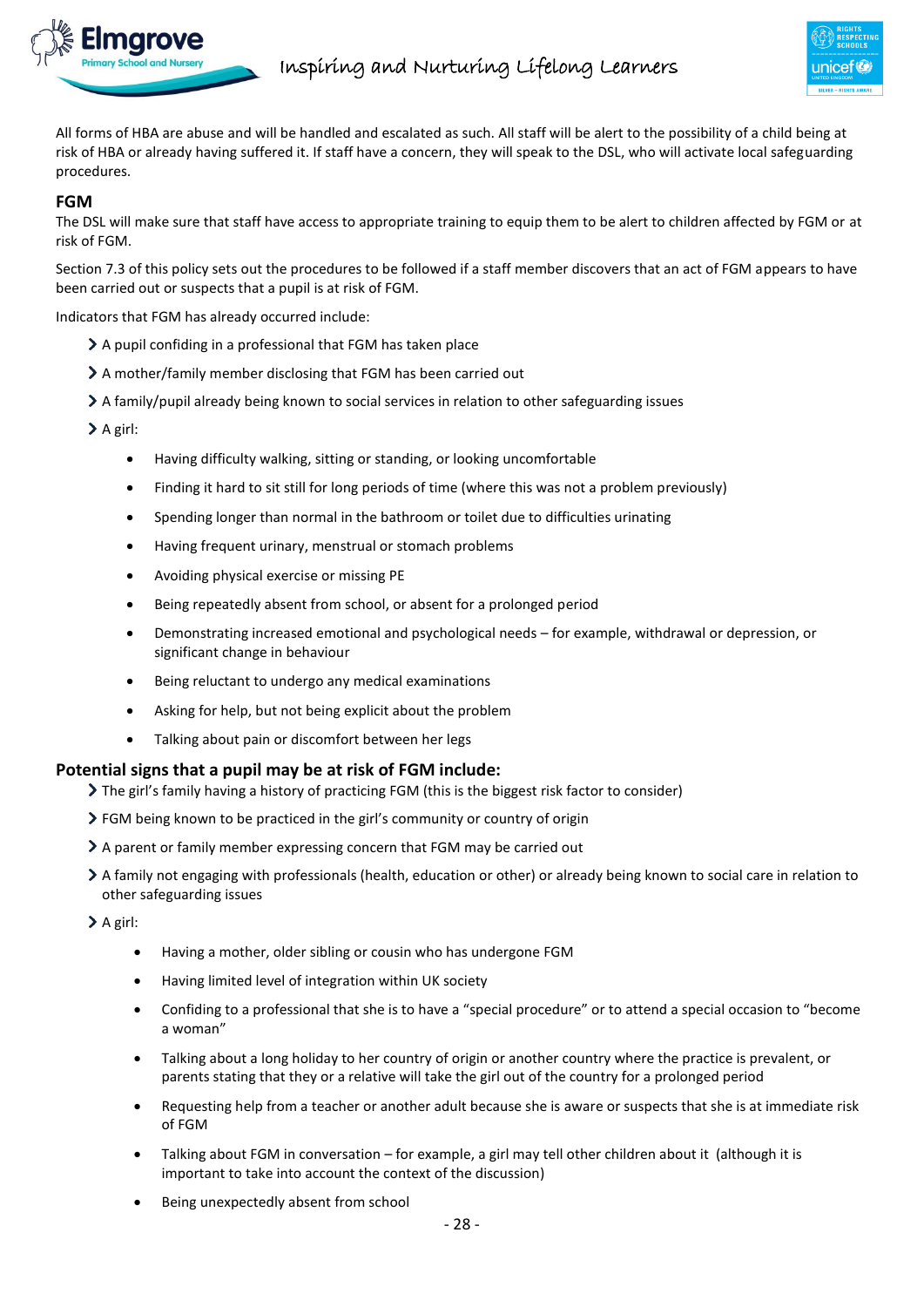

 Having sections missing from her 'red book' (child health record) and/or attending a travel clinic or equivalent for vaccinations/anti-malarial medication

The above indicators and risk factors are not intended to be exhaustive.

# **Forced marriage**

Forcing a person into marriage is a crime. A forced marriage is one entered into without the full and free consent of one or both parties and where violence, threats, or any other form of coercion is used to cause a person to enter into a marriage. Threats can be physical or emotional and psychological.

Staff will receive training around forced marriage and the presenting symptoms. We are aware of the 'one chance' rule, i.e. we may only have one chance to speak to the potential victim and only one chance to save them.

If a member of staff suspects that a pupil is being forced into marriage, they will speak to the pupil about their concerns in a secure and private place. They will then report this to the DSL.

The DSL will:

- Speak to the pupil about the concerns in a secure and private place
- Activate the local safeguarding procedures and refer the case to the local authority's designated officer
- Seek advice from the Forced Marriage Unit on 020 7008 0151 o[r fmu@fco.gov.uk](mailto:fmu@fco.gov.uk)
- Refer the pupil to an education welfare officer, pastoral tutor, learning mentor, or school counsellor, as appropriate

#### **Preventing radicalisation**

- **Radicalisation** refers to the process by which a person comes to support terrorism and extremist ideologies associated with terrorist groups
- **Extremism** is vocal or active opposition to fundamental British values, such as democracy, the rule of law, individual liberty, and mutual respect and tolerance of different faiths and beliefs. This also includes calling for the death of members of the armed forces
- **Terrorism** is an action that:
	- Endangers or causes serious violence to a person/people;
	- Causes serious damage to property; or
	- Seriously interferes or disrupts an electronic system

The use or threat of terrorism must be designed to influence the government or to intimidate the public and is made for the purpose of advancing a political, religious or ideological cause.

Schools have a duty to prevent children from being drawn into terrorism. The DSL will undertake Prevent awareness training and make sure that staff have access to appropriate training to equip them to identify children at risk.

We will assess the risk of children in our school being drawn into terrorism. This assessment will be based on an understanding of the potential risk in our local area, in collaboration with our local safeguarding partners and local police force.

We will ensure that suitable internet filtering is in place, and equip our pupils to stay safe online at school and at home. There is no single way of identifying an individual who is likely to be susceptible to an extremist ideology. Radicalisation can occur quickly or over a long period.

Staff will be alert to changes in pupils' behaviour.

The government websit[e Educate Against Hate](http://educateagainsthate.com/parents/what-are-the-warning-signs/) and charity [NSPCC](https://www.nspcc.org.uk/what-you-can-do/report-abuse/dedicated-helplines/protecting-children-from-radicalisation/) say that signs that a pupil is being radicalised can include:

- $\geq$  Refusal to engage with, or becoming abusive to, peers who are different from themselves
- Becoming susceptible to conspiracy theories and feelings of persecution
- $\geq$  Changes in friendship groups and appearance
- Rejecting activities they used to enjoy
- $\geq$  Converting to a new religion
- $\blacktriangleright$  Isolating themselves from family and friends
- > Talking as if from a scripted speech